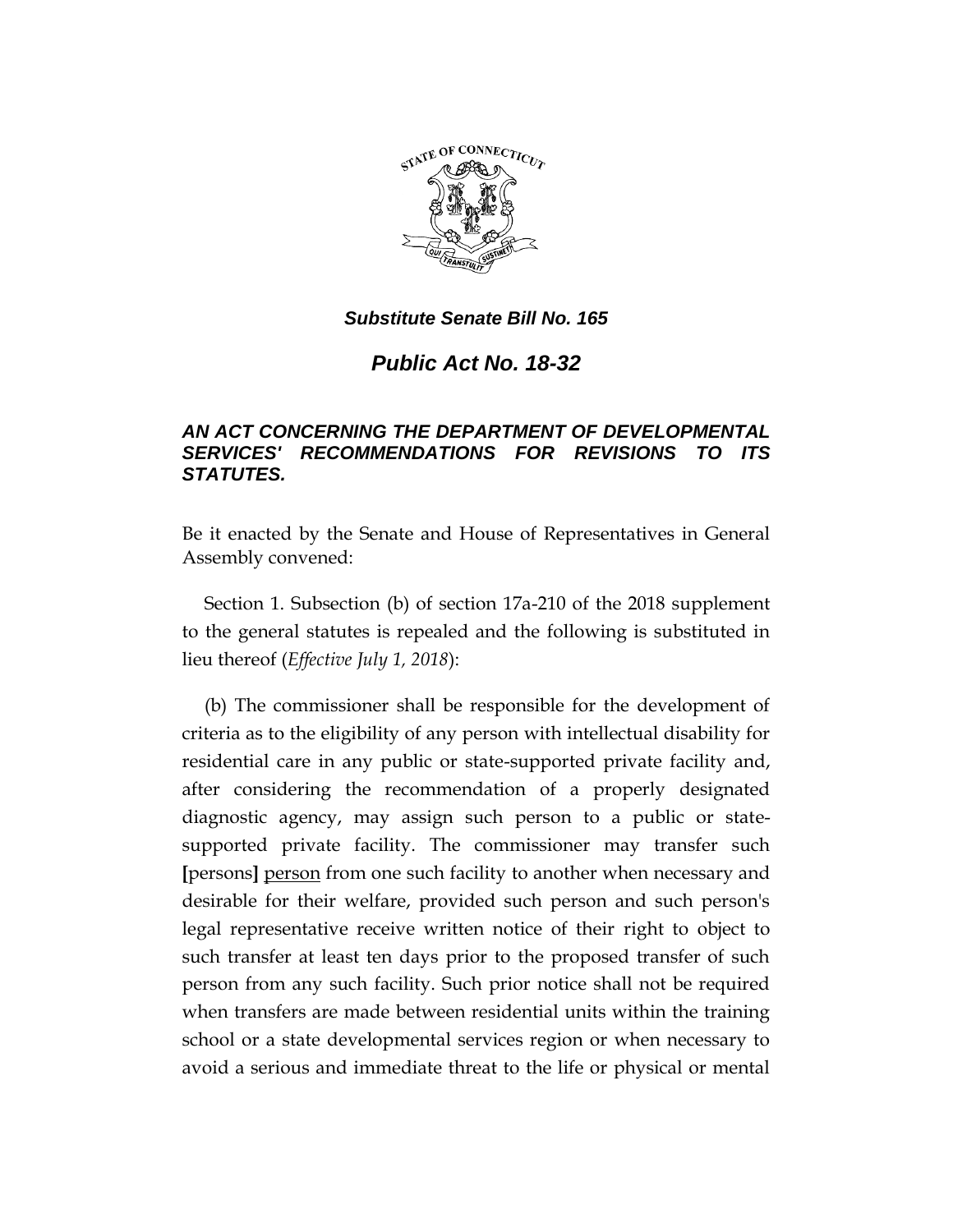health of such person or others residing in such facility. The notice required by this subsection shall notify **[**the recipient of his or her**]** such person and such person's legal representative of the person's right to object to such transfer, except in the case of an emergency transfer as provided in this subsection, and shall include the name, address and telephone number of the nonprofit entity designated by the Governor in accordance with section 46a-10b to serve as the Connecticut protection and advocacy system. In the event of an emergency transfer, the notice required by this subsection shall notify **[**the recipient of his or her**]** such person and such person's legal representative of the person's right to request a hearing in accordance with subsection (c) of this section and shall be given within ten days following the emergency transfer. In the event of an objection to the proposed transfer, the commissioner shall conduct a hearing in accordance with subsection (c) of this section and the transfer shall be stayed pending final disposition of the hearing, provided no such hearing shall be required if the commissioner withdraws such proposed transfer.

Sec. 2. Subsections (a) and (b) of section 17a-210a of the general statutes are repealed and the following is substituted in lieu thereof (*Effective July 1, 2018*):

(a) There is established an independent ombudsman office within the Department of Developmental Services that is responsible for receiving and making recommendations to the commissioner for resolving complaints affecting **[**consumers**]** individuals under the care or supervision of the department or of any public or private agency with which the department has contracted for the provision of services.

(b) The director of the ombudsman office shall be appointed by the Governor, with the approval of the General Assembly. Said director shall be an elector of the state with expertise and experience in the fields of developmental services and advocacy for the rights of the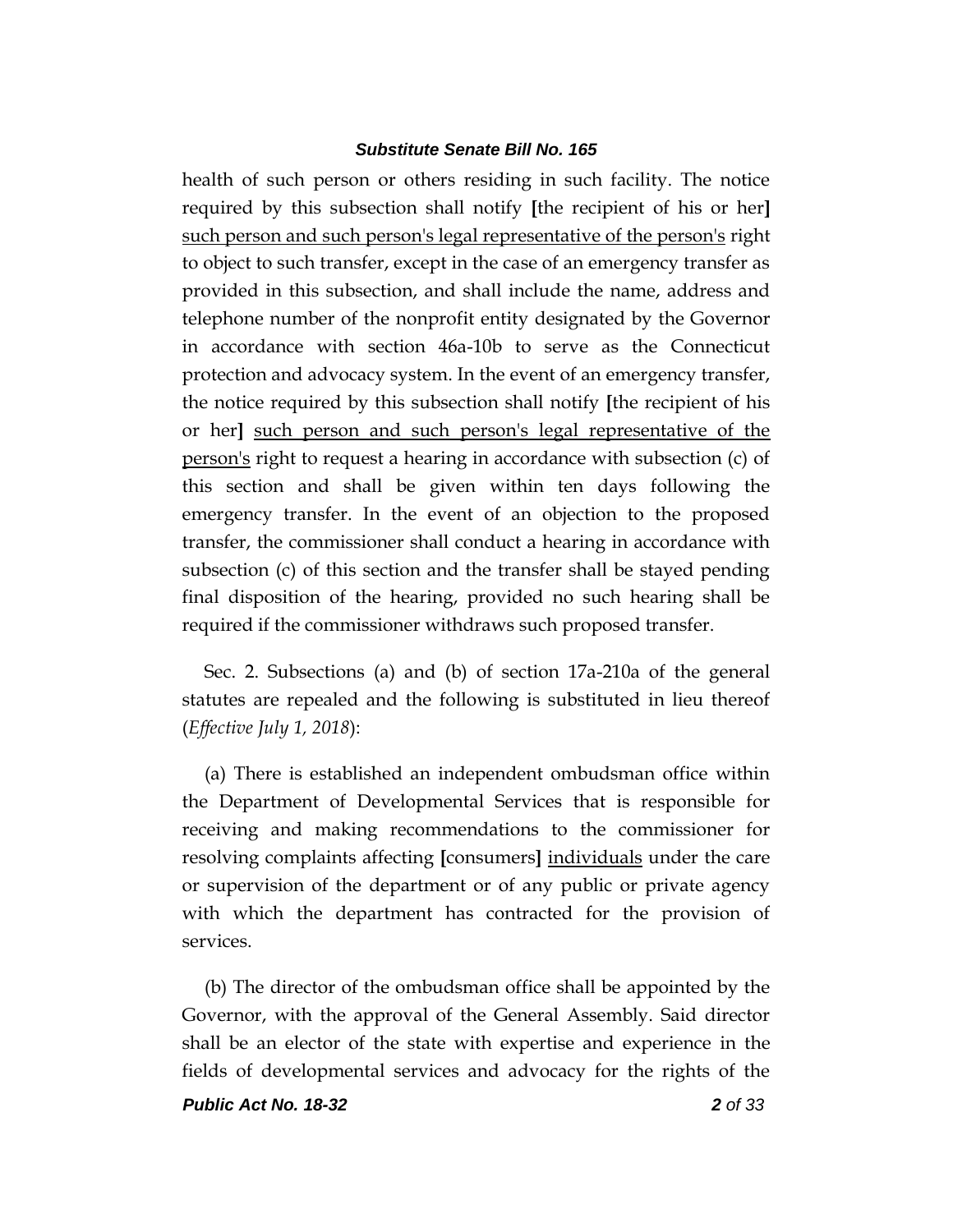**[**consumers**]** individuals specified in subsection (a) of this section and shall be exempt from the classified service.

Sec. 3. Subsection (a) of section 17a-211 of the general statutes is repealed and the following is substituted in lieu thereof (*Effective July 1, 2018*):

(a) In 1991, and every five years thereafter, the Department of Developmental Services shall develop and review a five-year plan in accordance with this section. The plan shall: (1) Set priorities; (2) identify goals and objectives and the strategies to be employed to achieve them; (3) define the criteria to be used in evaluating whether the department is making progress toward the achievement of such goals and objectives; (4) identify changes in priorities, goals, objectives and strategies from the prior plan; (5) describe and document progress made in achieving the goals and objectives outlined in the prior plan; and (6) estimate the type and quantity of staff and **[**client**]** services that will be needed over the life of the plan.

Sec. 4. Section 17a-212 of the general statutes is repealed and the following is substituted in lieu thereof (*Effective July 1, 2018*):

(a) On or before September 30, 1991, the Commissioner of Developmental Services shall adopt regulations, in accordance with the provisions of chapter 54, establishing (1) criteria for (A) determining eligibility for services provided by the department, (B) determining which **[**clients**]** individuals shall receive a specific service, and (C) selecting private sector service providers, and (2) uniform procedures to be used by the regional offices in determining which **[**clients**]** individuals shall receive services and in selecting private sector service providers. Such procedures shall specify the decisionmaking authority of the department's central office and the regional offices and set parameters within which each shall operate.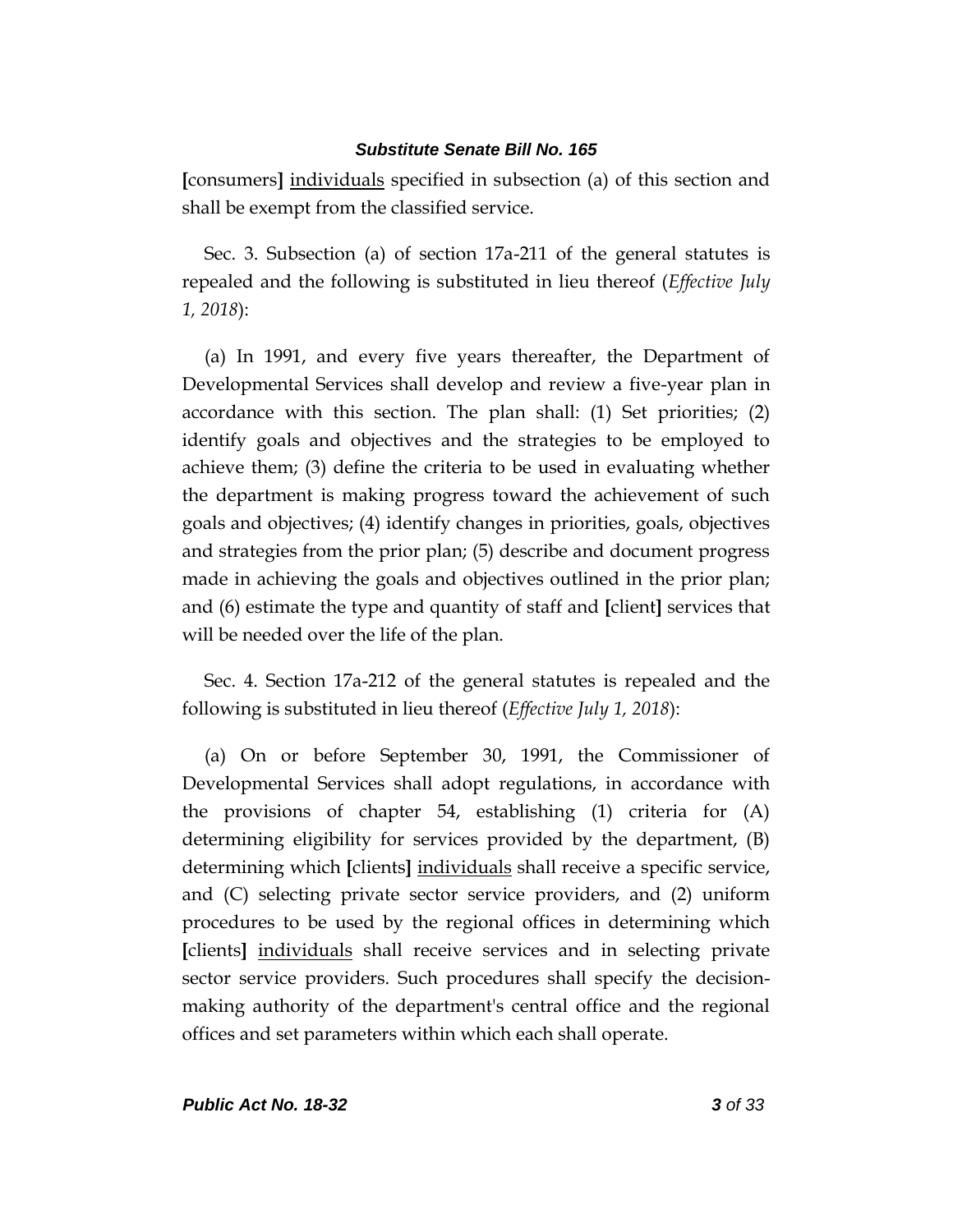(b) Each regional office, following a format developed by the department's central office and taking into account the regulations developed by the commissioner, shall prepare a written protocol to be used in determining which **[**clients**]** individuals shall receive services and in selecting service providers. The protocol shall be approved by the commissioner.

Sec. 5. Section 17a-212a of the general statutes is repealed and the following is substituted in lieu thereof (*Effective July 1, 2018*):

The Commissioner of Developmental Services shall adopt regulations, in accordance with chapter 54, to establish and implement the policy of the Department of Developmental Services with respect to the placement and care of **[**department clients**]** individuals who are evaluated by the department as posing a serious threat to others without specific measures for their supervision and security. Such regulations shall include, but not be limited to, provisions concerning the criteria or factors to be considered in: (1) Evaluating and placing such **[**clients**]** individuals; (2) siting of residential facilities for such **[**clients**]** individuals; (3) giving notice, if any, to the **[**community**]** communities in which such **[**client is**]** individuals are to be placed; (4) determining appropriate levels of security and supervision; and (5) providing appropriate programs and quality of life for such **[**clients**]** individuals in the least restrictive environment. Such regulations shall not permit the siting of more than one such facility in any one municipality.

Sec. 6. Subsection (a) of section 17a-217a of the general statutes is repealed and the following is substituted in lieu thereof (*Effective July 1, 2018*):

(a) There shall be a Camp Harkness Advisory Committee to advise the Commissioner of Developmental Services with respect to issues concerning the health and safety of persons who attend and utilize the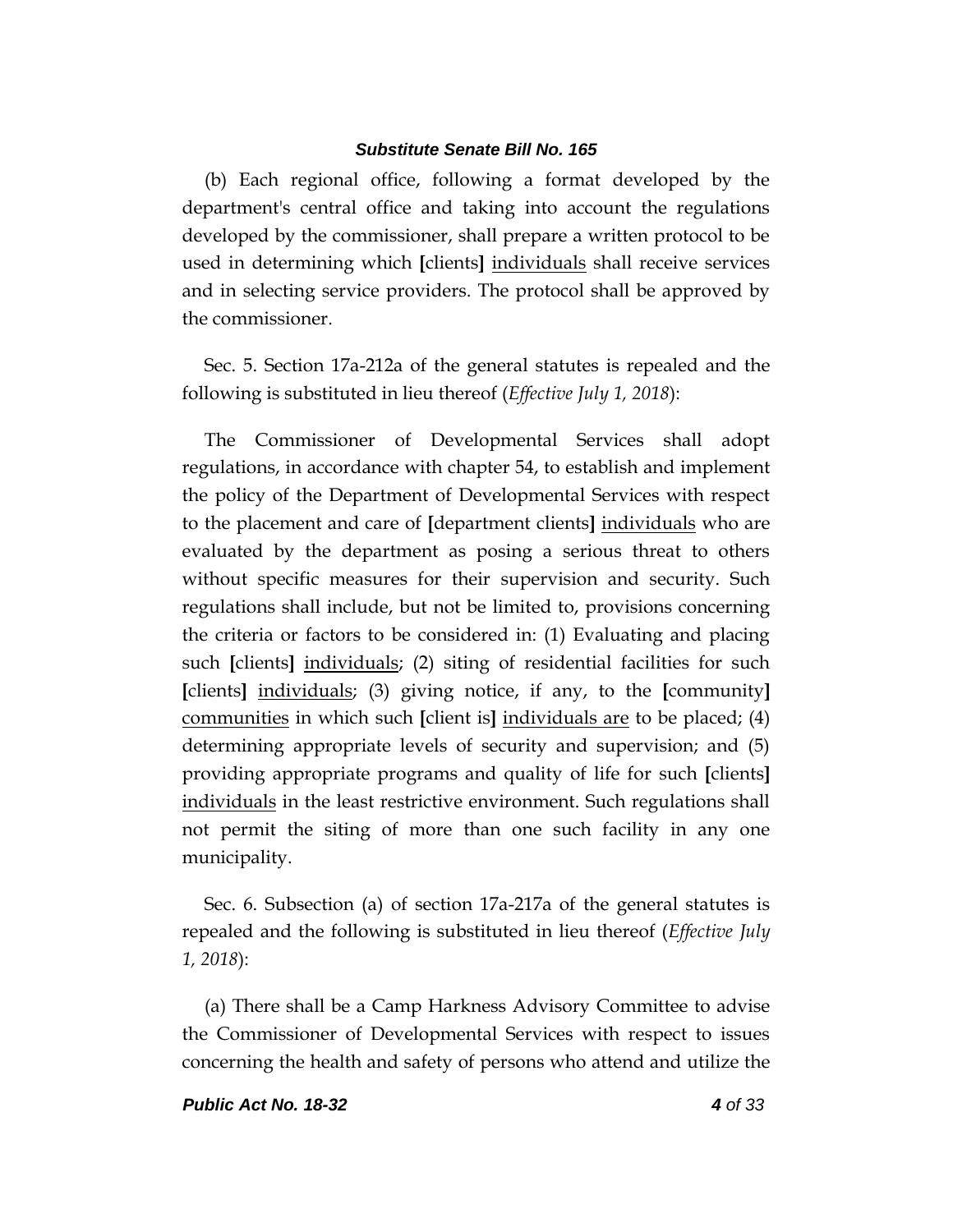facilities at Camp Harkness. The advisory committee shall be composed of twelve members as follows: (1) **[**The**]** Six members appointed by the Governor, one of whom shall be the director of Camp Harkness, who shall serve ex officio, one **[**member representing**]** of whom shall represent the Southeastern Connecticut Association for Developmental Disabilities, one **[**member representing**]** of whom shall represent the Southbury Training School, one **[**member representing**]** of whom shall represent the Arc of New London County, one **[**consumer representing persons who use**]** of whom who is a person who uses the camp on a residential basis and one **[**member representing parents or guardians of persons who use**]** of whom is a relative or guardian of a person who uses the camp; **[**, all of whom shall be appointed by the Governor;**]** and (2) six members appointed by the General Assembly, one **[**member representing parents or guardians of persons who use**]** of whom shall be a relative or guardian of a person who uses the camp, who shall be appointed by the president pro tempore of the Senate; **[**(3)**]** one **[**member**]** of whom shall be a member of the Family Support Council established pursuant to section 17a-219c **[**representing**]** and represent persons who use the camp on a day basis, who shall be appointed by the speaker of the House of Representatives; **[**(4)**]** one **[**member representing**]** of whom shall represent the board of selectmen of the town of Waterford, who shall be appointed by the majority leader of the House of Representatives; **[**(5)**]** one **[**member representing**]** of whom shall represent a private nonprofit corporation that is: (A) Tax exempt under Section  $501(c)(3)$  of the Internal Revenue Code of 1986, or any subsequent internal revenue code of the United States, as amended from time to time, and (B) established to promote and support Camp Harkness and its camping programs, who shall be appointed by the majority leader of the Senate; **[**(6)**]** one **[**member representing**]** of whom shall represent the Connecticut Institute for the Blind and the Oak Hill School, who shall be appointed by the minority leader of the House of Representatives; and **[**(7)**]** one **[**member representing**]** of whom shall

*Public Act No. 18-32 5 of 33*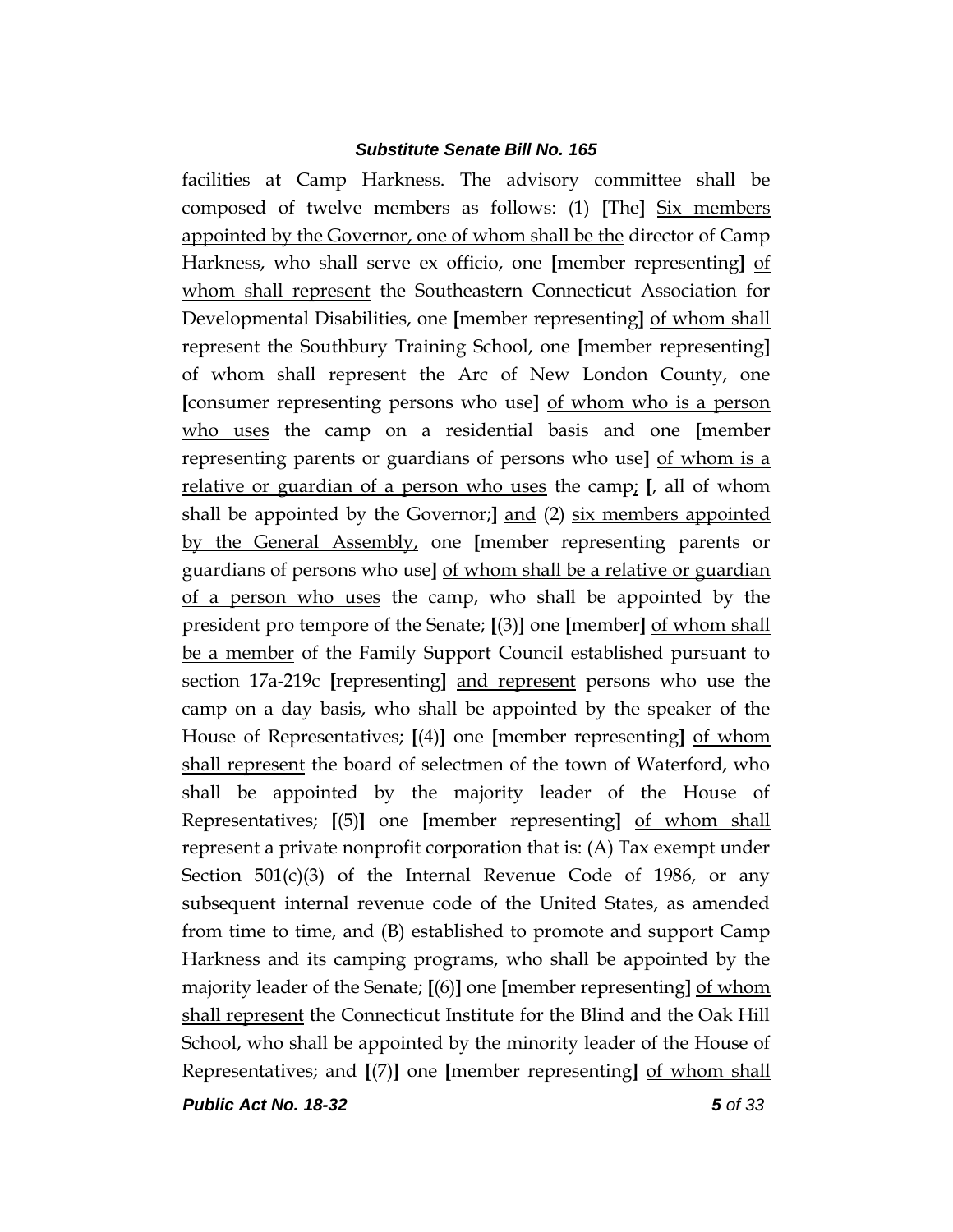represent the United Cerebral Palsy Association, who shall be appointed by the minority leader of the Senate.

Sec. 7. Subsections (a) to (e), inclusive, of section 17a-218 of the general statutes are repealed and the following is substituted in lieu thereof (*Effective July 1, 2018*):

(a) For purposes of this section, the following terms have the following meanings: "Commissioner" means the Commissioner of Developmental Services; "department" means the Department of Developmental Services; and "emergency placement" means cases in which there has been a request for a residential accommodation for an individual for whom there is an unforeseen emergency in **[**his**]** the individual's current living arrangement, or cases in which the department has had no previous knowledge of a need for placement, or cases in which such a placement is needed because of actions of another state agency or department, including, but not limited to, the Department of Mental Health and Addiction Services, the Department of Children and Families, and any court, or cases prior to any other planned placements, because the health or safety of the individual needing such placement would be adversely affected without such placement.

(b) The commissioner shall plan, develop and administer a comprehensive program of community-based residential facilities including, but not limited to, transitional facilities, group homes, community companion homes, community living arrangements and supervised apartments.

(c) The commissioner may provide, within available appropriations, subsidies to persons with intellectual disability who are placed in supervised apartments, condominiums or homes which do not receive housing payments under section 17b-244, in order to assist such persons to meet housing costs.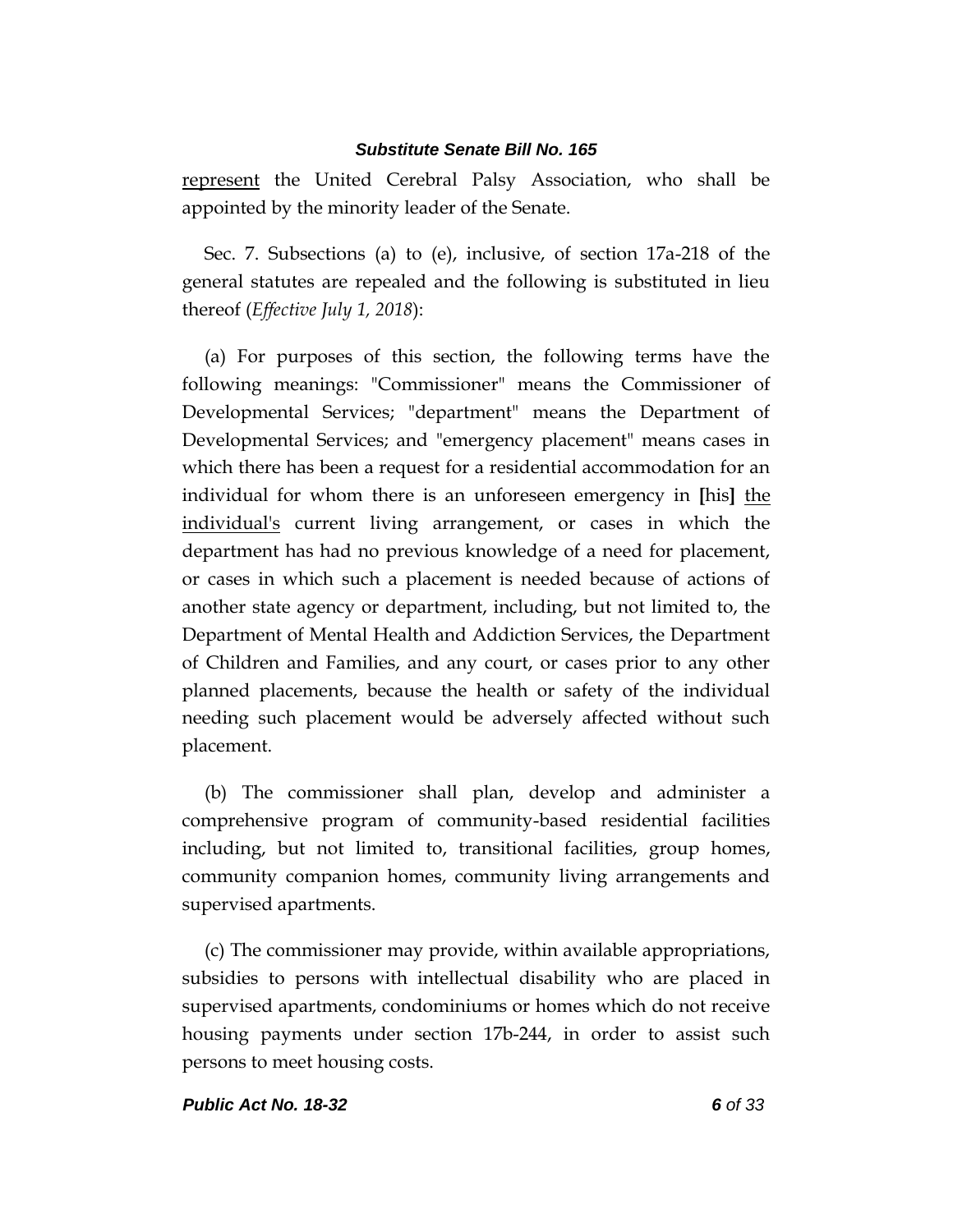(d) The commissioner may provide, within available appropriations, respite care services which may be administered directly by the department, or through contracts for services with providers of such services, or by means of direct subsidy to **[**parents of persons**]** the family or legal representative of a person with intellectual disability to enable the **[**parents**]** family or legal representative to purchase such services.

(e) The commissioner may, within available appropriations and in accordance with individualized plans of care, provide a full range of services to support persons with intellectual disability living with their families, **[**caretakers**]** caregivers, independently or in community-based residential facilities licensed pursuant to section 17a-227, as amended by this act. Such services may include, but are not limited to, education and training programs, social services, counseling services, medical services, physical or occupational therapy, parent training, recreation and transportation. Such services may be provided by the department or be purchased from persons or private agencies through contracts pursuant to subsection (d) of section 4-70b or purchased directly by the **[**service recipient or his family**]** person receiving services or the person's family or legal representative. The department may provide a direct subsidy to persons with intellectual disability or their families or legal representatives to be used for such purchases of such support services. The **[**recipient of**]** person receiving such subsidy or the person's family or legal representative shall provide a documented accounting of such subsidy to the department.

Sec. 8. Subsection (a) of section 17a-218a of the general statutes is repealed and the following is substituted in lieu thereof (*Effective July 1, 2018*):

(a) The Commissioner of Developmental Services shall continue the operation of the Southbury Training School and shall establish criteria to evaluate the current population of the training school in regard to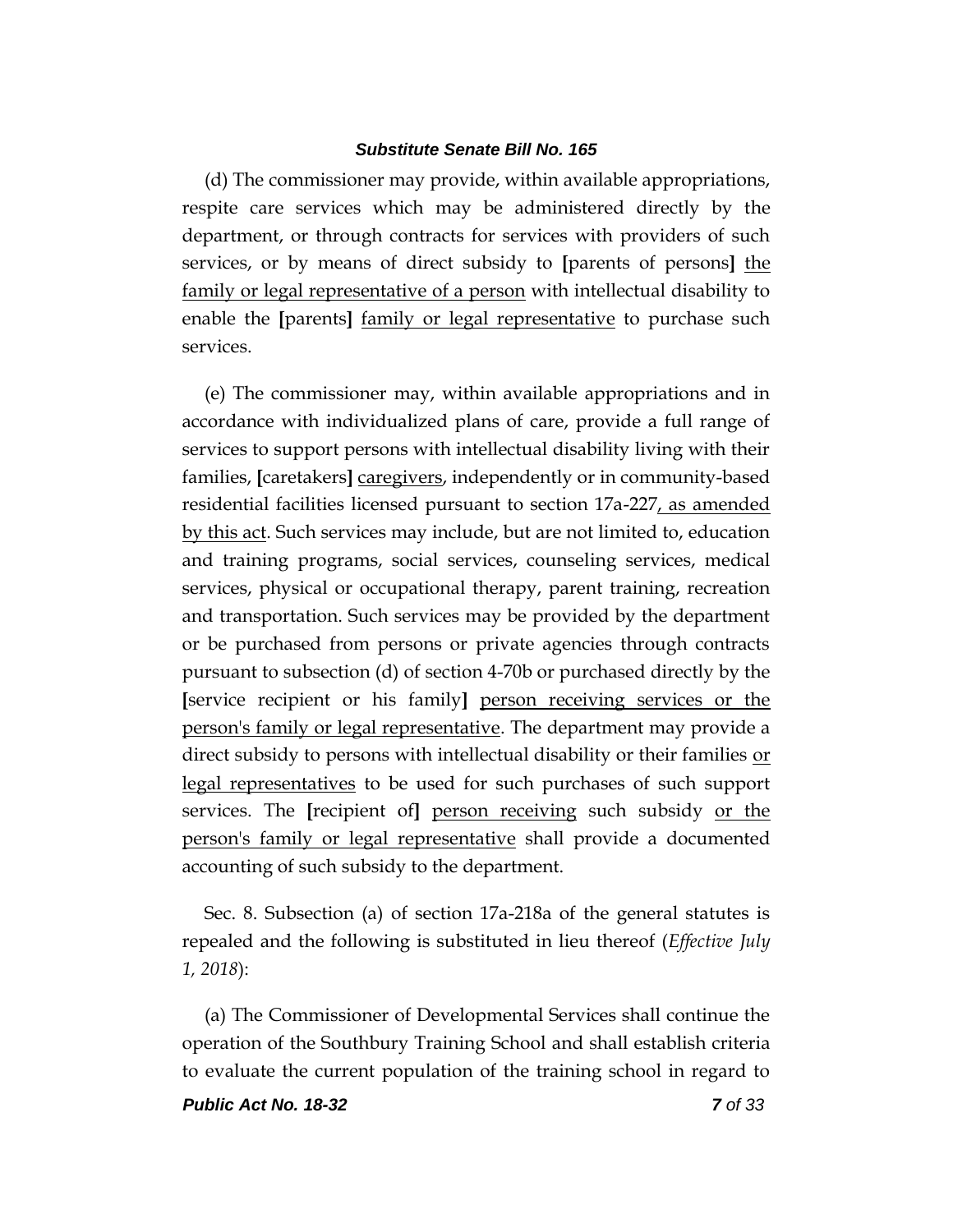community placement and training school placement. The criteria shall include, at a minimum, consideration of the **[**client's**]** resident's age, physical disabilities, medical fragility, level of intellectual disability, length of residence at the school and availability of an appropriate placement.

Sec. 9. Subsection (e) of section 17a-228 of the general statutes is repealed and the following is substituted in lieu thereof (*Effective July 1, 2018*):

(e) Whenever the Department of Developmental Services refuses to renew the authorization of a person for continued state-assisted care in a licensed residential facility for persons with intellectual disability pursuant to subsection (d) of this section and either authorizes the individual for admission into alternate facilities or refuses to authorize the individual for continued state-assisted care in any alternative facility, the Department of Developmental Services shall give thirty days' notice of its determination to the previously authorized individual and to such individual's **[**parent, conservator, guardian or other**]** legal representative. Such notice shall **[**also notify each such individual or his legal representative of the**]** inform the individual and the individual's representative of such individual's right to contest the determination by submitting a request for a hearing in writing to the Commissioner of Developmental Services not later than fifteen days after the date of receiving the notice required by this subsection. Such hearing, if requested, shall be conducted in accordance with the provisions of sections 4-176e to 4-184, inclusive. State-assisted care shall continue in the present facility pending final disposition of any such hearing.

Sec. 10. Section 17a-229 of the general statutes is repealed and the following is substituted in lieu thereof (*Effective July 1, 2018*):

The Commissioner of Developmental Services may, upon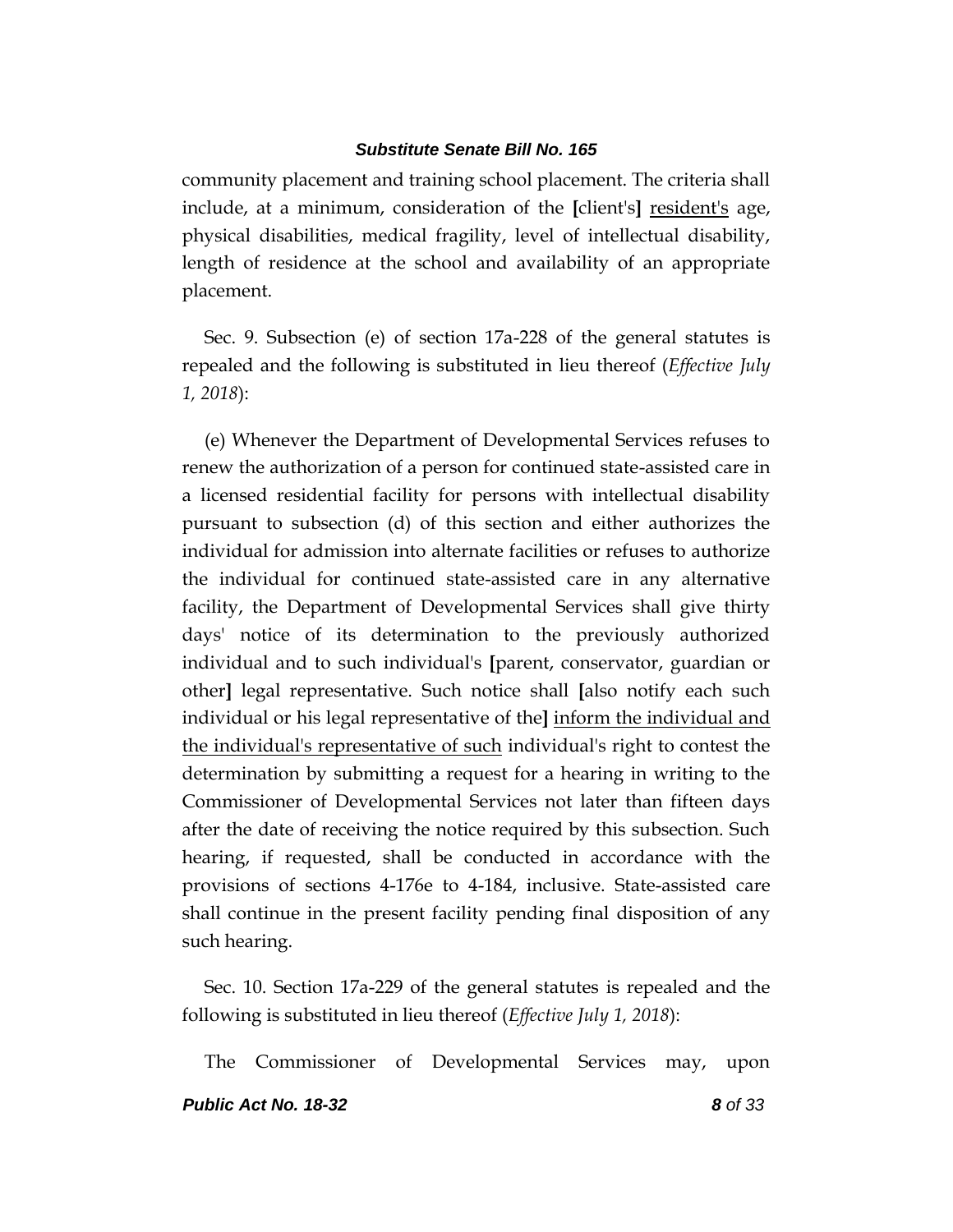application by a residential facility licensed under section 17a-227, as amended by this act, at his or her discretion and prior to the opening of such facility, make payments for operating costs to be incurred up to forty-five days in advance of the initial admission of residents by such facility. **[**He**]** The commissioner shall ensure that all payments made pursuant to this section and section 17a-228, as amended by this act, have been properly expended and shall recoup payments improperly expended.

Sec. 11. Subsections (a) to (d), inclusive, of section 17a-230 of the general statutes are repealed and the following is substituted in lieu thereof (*Effective July 1, 2018*):

(a) The Commissioner of Developmental Services shall adopt regulations in accordance with the provisions of chapter 54 to implement the provisions of section 17a-229, as amended by this act, and subsection (a) of section 17a-228 pertaining to the Commissioner of Developmental Services. Such regulations shall include, but not be limited to, standards for **[**client**]** eligibility for programmatic services provided under subsection (a) of section 17a-228 which standards may address **[**client**]** a person with intellectual disability's need for such services and departmental priorities for **[**clients**]** such person to receive services under subsection (a) of section 17a-228, criteria for determining **[**resident**]** such person's ability to pay for all or part of the cost of such services, standards for advance payments to private entities for the provision of such services, standards for the recovery of payments improperly expended and standards for fair hearing or case review for persons denied eligibility or admission.

(b) The commissioner shall adopt regulations in accordance with the provisions of chapter 54 to govern the annual reviews mandated by subsection (d) of section 17a-228. Such regulations shall address individual need for continued authorization to receive residential care and the continued appropriateness of the facility. Such regulations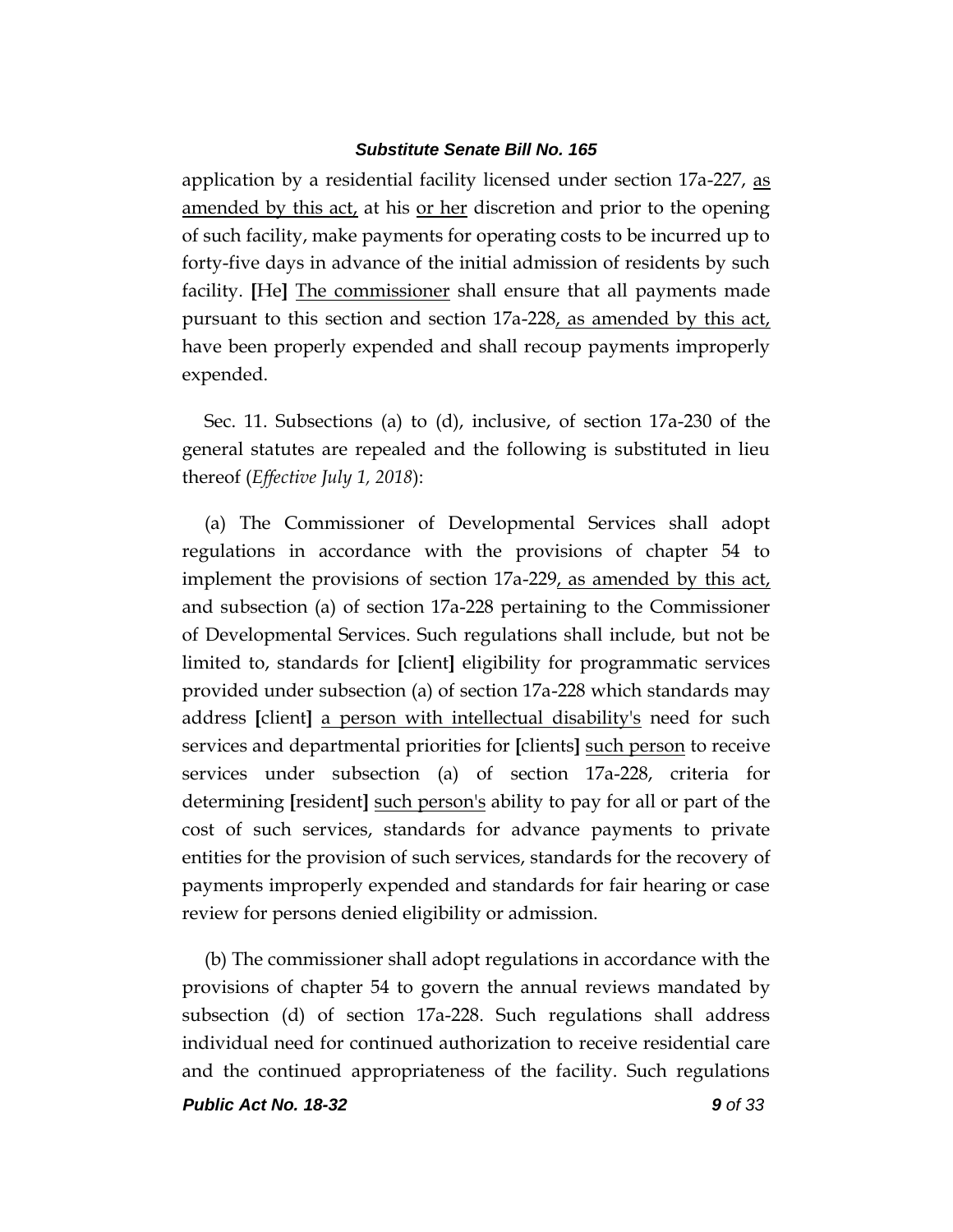shall recognize the characteristics of persons deemed authorized for admission pursuant to subsection (b) of section 17a-228.

(c) The commissioner may grant exemptions from regulations adopted pursuant to subsections (a) and (b) of this section for group homes in operation prior to October 1, 1983, and shall adopt regulations concerning the criteria and procedures for such exemptions.

(d) The commissioner shall allow any authorized **[**client**]** resident of a private residential facility licensed in accordance with section 17a-227, as amended by this act, to be absent from such facility for not more than thirty-six days per year without affecting reimbursement to such facility. In order to be reimbursed for absences in excess of thirtysix days, the facility shall obtain prior approval for the absence from the commissioner. The commissioner shall adopt regulations in accordance with the provisions of chapter 54 to implement the provisions of this subsection.

Sec. 12. Section 17a-232 of the 2018 supplement to the general statutes is repealed and the following is substituted in lieu thereof (*Effective July 1, 2018*):

(a) An application to appoint a receiver for a residential facility for persons with intellectual disability may be filed in the Superior Court by the Commissioner of Developmental Services. A resident of the facility or the resident's **[**legally liable relative, conservator, or guardian**]** legal representative may file a written complaint with the Commissioner of Developmental Services specifying conditions at the facility which warrant an application to appoint a receiver. If the Commissioner of Developmental Services fails to resolve the complaint within forty-five days of its receipt or, in the case of a facility which intends to close, within seven days of its receipt, the person who filed the complaint may file an application in the Superior Court for the

*Public Act No. 18-32 10 of 33*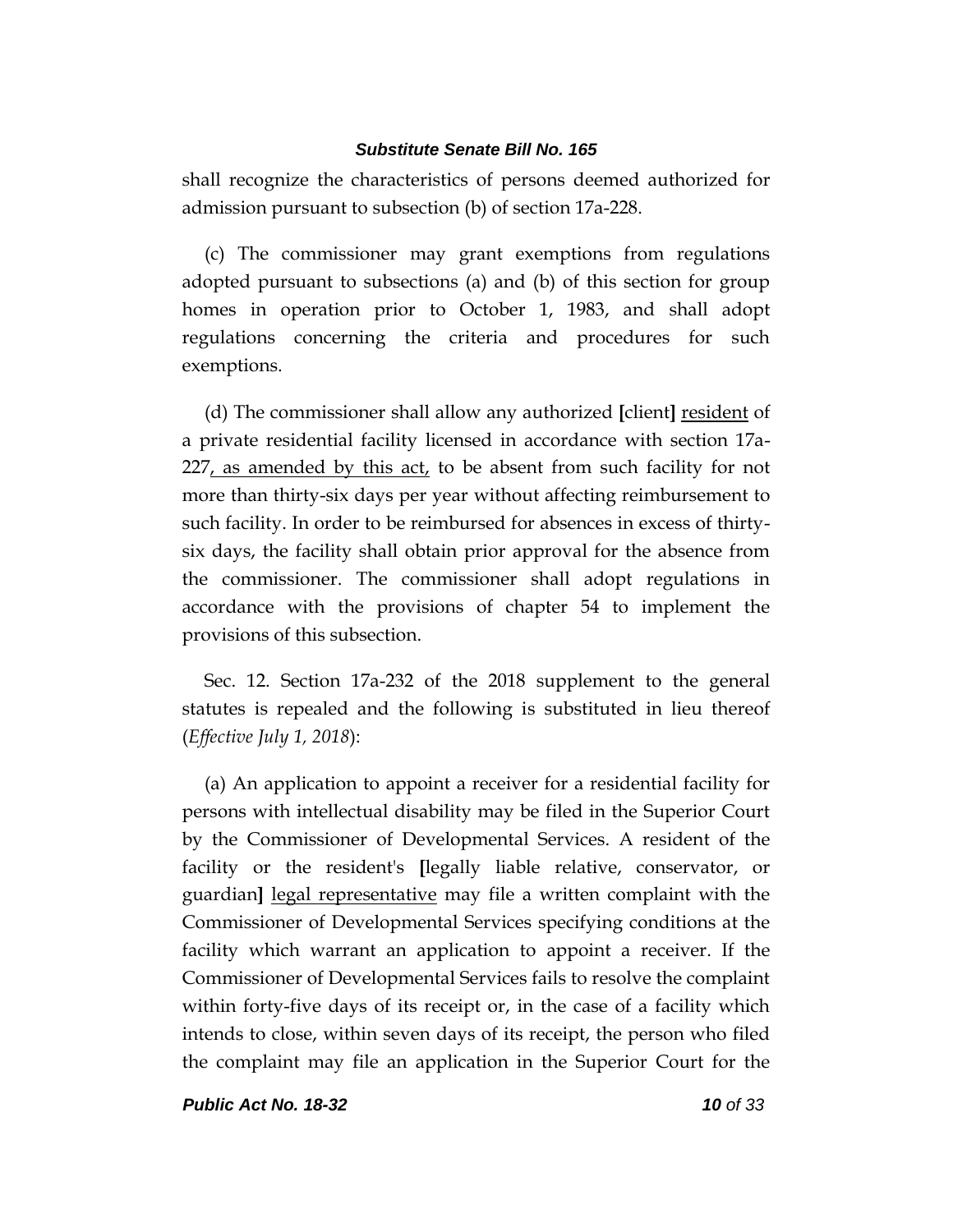appointment of a receiver for the facility. The court shall immediately notify the Attorney General of the application. The court shall hold a hearing not later than ten days after the date the application is filed. Notice of the hearing shall be given to the owner of the facility or the owner's agent for service of process not less than five days prior to the hearing. The notice shall be posted by the court in a conspicuous place inside the facility for not less than three days prior to the hearing.

(b) Notwithstanding the provisions of subsection (a) of this section the court may appoint a receiver upon an ex parte motion when affidavits, testimony or any other evidence presented indicates that there is a reasonable likelihood an emergency exists in the facility which must be remedied immediately to **[**insure**]** ensure the health, safety and welfare of the residents of the facility. Notice of the application and order shall be served on the owner or **[**his**]** the owner's agent for service of process and shall be posted in a conspicuous place inside the facility not later than twenty-four hours after issuance of the order. A hearing on the application shall be held not later than five days after the issuance of the order unless the owner consents to a later date.

Sec. 13. Subsection (b) of section 17a-233 of the general statutes is repealed and the following is substituted in lieu thereof (*Effective July 1, 2018*):

(b) It shall be a sufficient defense to a receivership application if any owner of a residential facility for persons with intellectual disability establishes that: (1) **[**He**]** Such owner did not have knowledge or could not reasonably have known that any conditions in violation of section 17a-227, as amended by this act, existed, or (2) **[**he**]** such owner did not have a reasonable time in which to correct such violations, or (3) the violations listed in the application do not, in fact, exist, or (4) in the event the grounds upon which the petition is based are those set forth in subdivision (2) of subsection (a) of this section, the facility does not

*Public Act No. 18-32 11 of 33*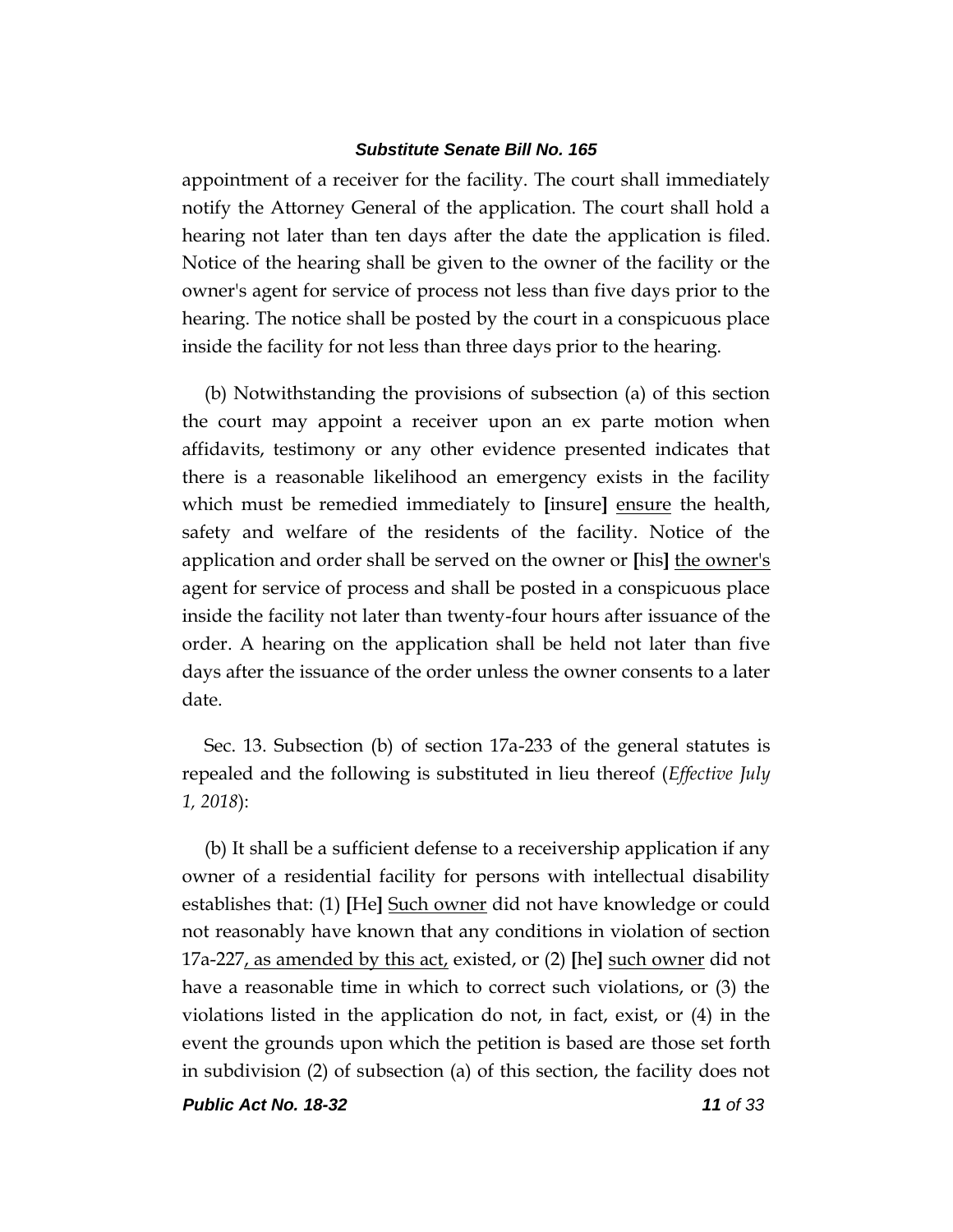intend to close.

Sec. 14. Section 17a-234 of the general statutes is repealed and the following is substituted in lieu thereof (*Effective July 1, 2018*):

A receiver appointed pursuant to the provisions of sections 17a-231 to 17a-237, inclusive, as amended by this act, in operating such facility, shall have the same powers as a receiver of a corporation under section 52-507 and shall exercise such powers to remedy the conditions which constituted grounds for the imposition of receivership, assure adequate care for the residents and preserve the assets and property of the owner. If a facility is placed in receivership it shall be the duty of the receiver to notify residents and **[**family**]** the residents' legal representatives, except where medically contraindicated. The receiver may correct or eliminate any deficiency in the structure or furnishings of the facility which endangers the safety or health of the residents while they remain in the facility, provided the total cost of correction does not exceed three thousand dollars. The court may order expenditures for this purpose in excess of three thousand dollars upon the application of the receiver. If any resident is transferred or discharged the receiver shall provide for: (1) Transportation of the resident and the resident's belongings and records to the place where the resident is being transferred or discharged; (2) aid in locating an alternative placement and discharge planning; (3) preparation for transfer to mitigate transfer trauma, including, but not limited to, participation by the resident or the resident's **[**guardian**]** legal representative in the selection of the resident's alternative placement, explanation of alternative placements and orientation concerning the placement chosen; and (4) custodial care of all property or assets of residents which are in the possession of the owner of the facility. The receiver shall preserve all property, assets and records of residents which the receiver has custody of and shall provide for the prompt transfer of the property, assets and records to the alternative placement

*Public Act No. 18-32 12 of 33*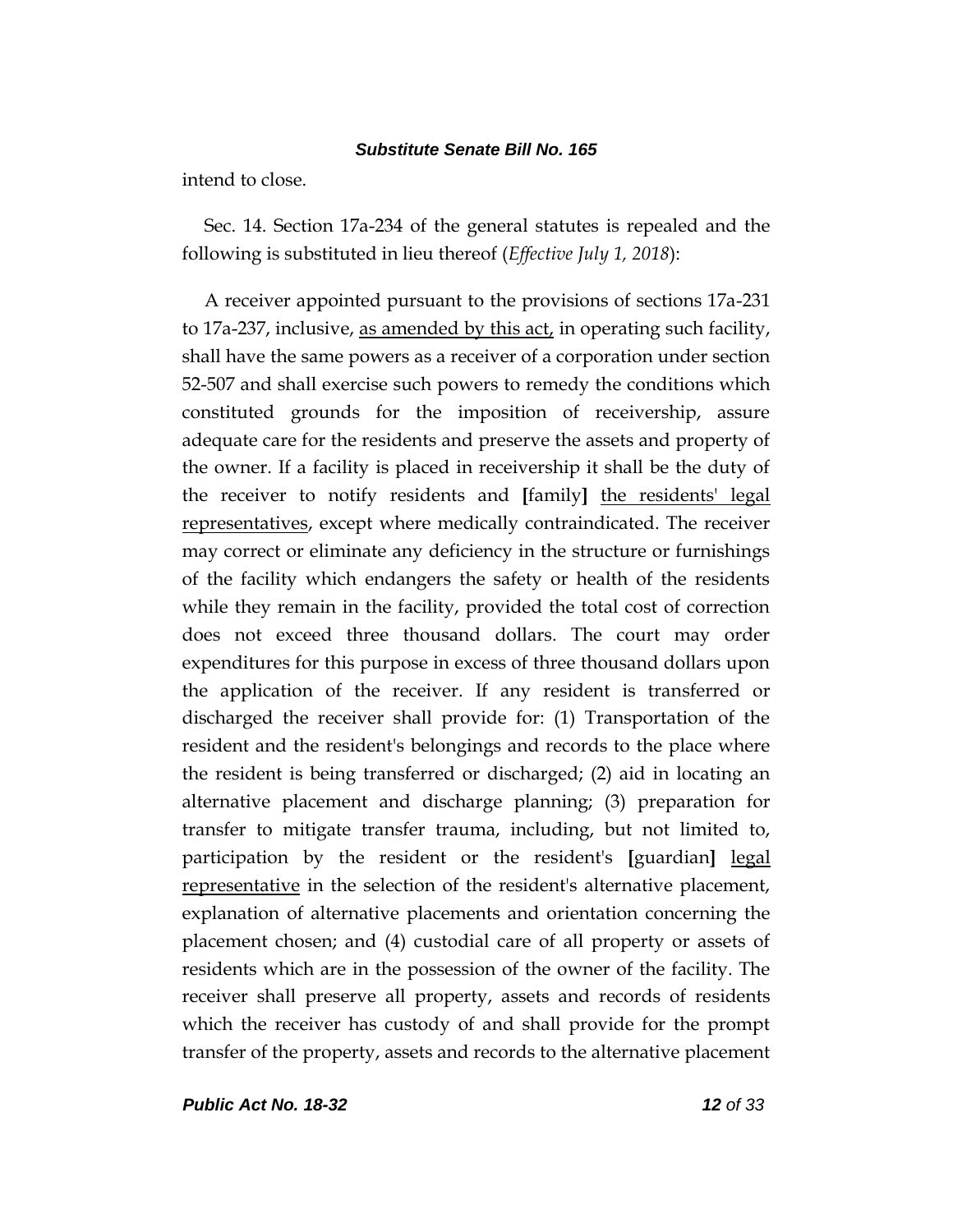of any transferred resident. In no event may the receiver transfer all residents and close a facility without a court order and without preparing a discharge plan for each resident.

Sec. 15. Section 17a-236 of the general statutes is repealed and the following is substituted in lieu thereof (*Effective July 1, 2018*):

(a) The court may name any responsible **[**individual**]** person to act as a receiver, including an employee of the Department of Developmental Services. The court may remove such receiver in accordance with section 52-513. A receiver, other than an employee of the Department of Developmental Services, appointed pursuant to this section shall be entitled to a reasonable receiver's fee as determined by the court. The receiver shall be liable only in his or her official capacity for injury to person and property by reason of the conditions of the residential facility. **[**He**]** Such receiver shall not be personally liable, except for acts or omissions constituting gross, wilful or wanton negligence.

(b) The court, in its discretion, may require a bond of such receiver in accordance with section 52-506.

(c) Each receiver shall, during the first week of January, April, July and October in each year, sign, swear to and file with the clerk of the court by which **[**he**]** such receiver was appointed a full and detailed account of **[**his**]** the receiver's doings **[**as such receiver**]** for the previous three months **[**next preceding,**]** together with a statement of all court orders **[**passed**]** issued during such three months and the present condition and prospects of the facility in **[**his**]** the receiver's charge, and cause a motion for a hearing and approval of the same to be **[**placed on the short calendar**]** filed with the court.

Sec. 16. Section 17a-237 of the general statutes is repealed and the following is substituted in lieu thereof (*Effective July 1, 2018*):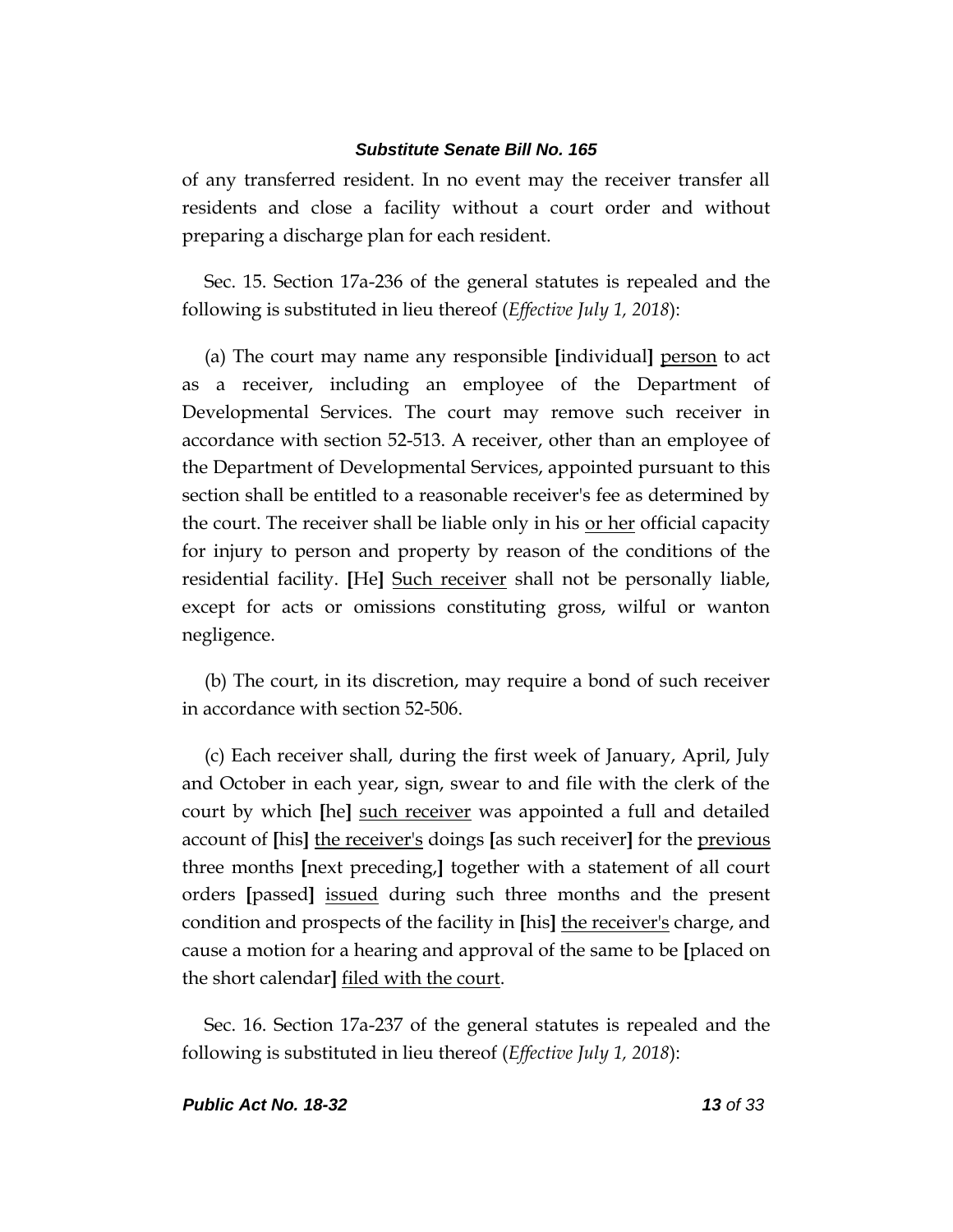The Superior Court, upon a motion by the receiver or the owner of such facility, may terminate the receivership if it finds that the facility has been rehabilitated so that the violations complained of no longer exist or, if the receivership was instituted pursuant to subdivision (2) of subsection (a) of section 17a-233, the orderly transfer of the **[**patients**]** residents has been completed and the facility is ready to be closed. Upon such finding, the court may terminate the receivership and return the facility to its owner. In its termination order the court may include such terms as it deems necessary to prevent the conditions complained of from recurring.

Sec. 17. Subsection (b) of section 17a-238a of the 2018 supplement to the general statutes, as amended by section 2 of public act 17-61, is repealed and the following is substituted in lieu thereof (*Effective July 1, 2018*):

(b) An individual determined by the department to be eligible for funding or services from the department, or such individual's legal **[**guardian or**]** representative, may request and, if requested, shall obtain from the department a copy of (1) such individual's category for residential funding or services, if the individual has an unmet need for residential services, (2) such individual's request for funding or services submitted to the regional planning and resource allocation team, and (3) any decision on the individual's request for funding or services made by the regional planning and resource allocation team. Additionally, any such individual who receives annual funding or services from the department, or such individual's legal **[**guardian or**]** representative, may request and, if requested, shall obtain from the department a copy of such individual's (A) individual plan, and (B) level of need assessment.

Sec. 18. Subsection (f) of section 17a-238 of the 2018 supplement to the general statutes is repealed and the following is substituted in lieu thereof (*Effective July 1, 2018*):

*Public Act No. 18-32 14 of 33*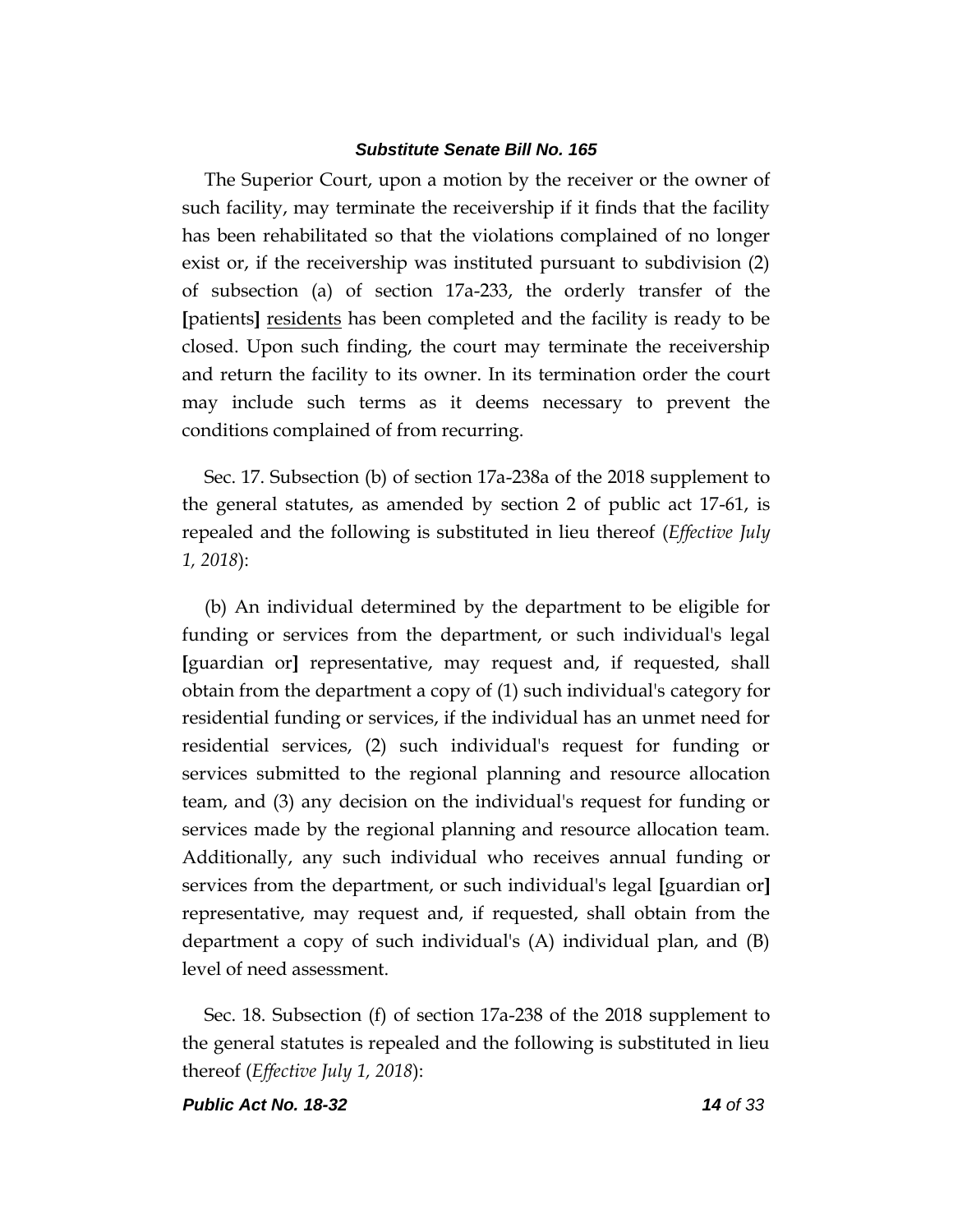(f) The Commissioner of Developmental Services shall require the attending physician of any person placed or treated in a residential facility under the direction of the commissioner to obtain informed written consent from the following persons prior to authorizing any surgical procedure or any medical treatment, excluding routine medical treatment which is necessary to maintain the general health of **[**a resident**]** the person or to prevent the spread of any communicable disease: (1) The **[**resident**]** person if such **[**resident**]** person is eighteen years of age or over or is legally emancipated and competent to give such consent; (2) the parent of a **[**resident**]** person under eighteen years of age who is not legally emancipated; or (3) the legal **[**guardian or conservator] representative of a [resident] person of any age who is adjudicated unable to make informed decisions about matters relating to such **[**resident's**]** person's medical care. The person whose consent is required shall be informed of the nature and consequences of the particular treatment or surgical procedure, the reasonable risks, benefits and purpose of such treatment or surgical procedure and any alternative treatment or surgical procedures which are available. The consent of any **[**resident**]** person or of any parent **[**, guardian or conservator**]** or legal representative of any **[**resident**]** person may be withdrawn at any time prior to the commencement of the treatment or surgical procedure. The regional or training school director having custody and control of a **[**resident of any**]** person living in a residential facility may authorize necessary surgery for such **[**resident**]** person where, in the opinion of the **[**resident's**]** person's attending physician, the surgery is of an emergency nature and there is insufficient time to obtain the required written consent provided for in this section. The attending physician shall prepare a report describing the nature of the emergency which necessitated such surgery and shall file a copy of such report in the patient's record.

Sec. 19. Subsection (h) of section 17a-238 of the 2018 supplement to the general statutes is repealed and the following is substituted in lieu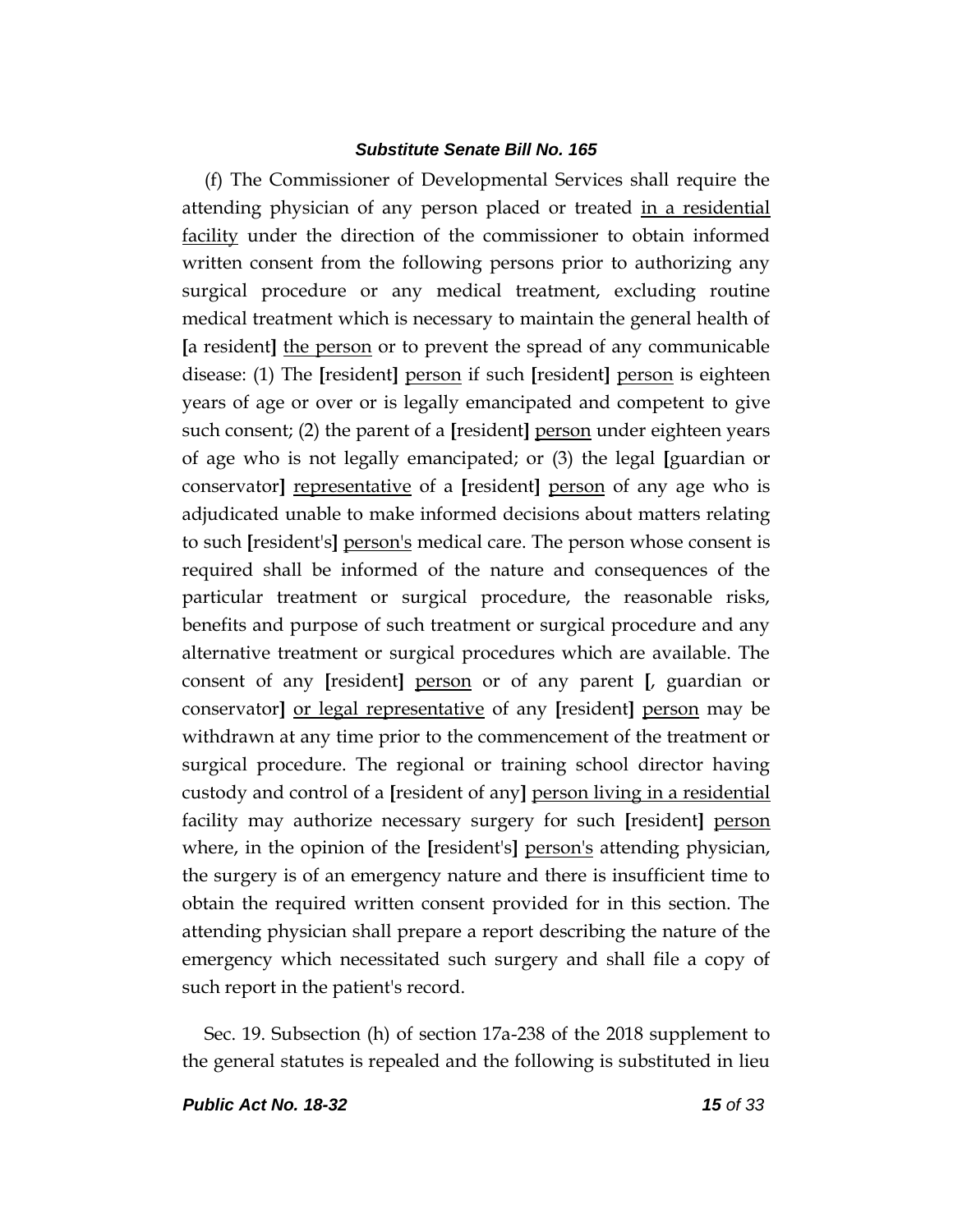thereof (*Effective July 1, 2018*):

(h) Any person applying for services from the Commissioner of Developmental Services or any person placed by a **[**probate court**]** Probate Court under the direction of the Commissioner of Developmental Services, and such person's **[**parents or guardian**]** legal representative, shall be informed orally and in writing at the time of application or placement of the rights guaranteed by this section. A summary of such rights shall be posted conspicuously in the public areas of every public or private facility providing services to persons under the care of the Commissioner of Developmental Services.

Sec. 20. Section 17a-247 of the general statutes is repealed and the following is substituted in lieu thereof (*Effective July 1, 2018*):

(a) Any employee of the Department of Developmental Services appointed as a guardian or limited guardian pursuant to subsection (f) of section 45a-676 shall exercise judgment, independent of the department, for the benefit and best interests of the **[**ward**]** protected person.

(b) The Department of Developmental Services shall not take or threaten to take any action against any employee of the department in retaliation for such employee's conduct as a <u>plenary</u> guardian or limited guardian of a person with intellectual disability.

Sec. 21. Subsection (a) of section 17a-247c of the general statutes is repealed and the following is substituted in lieu thereof (*Effective July 1, 2018*):

(a) No employer shall hire a person whose name appears on the registry and no employer shall retain an employee after receiving notice that **[**his or her**]** such employee's name so appears.

Sec. 22. Subsection (b) of section 17a-272 of the general statutes is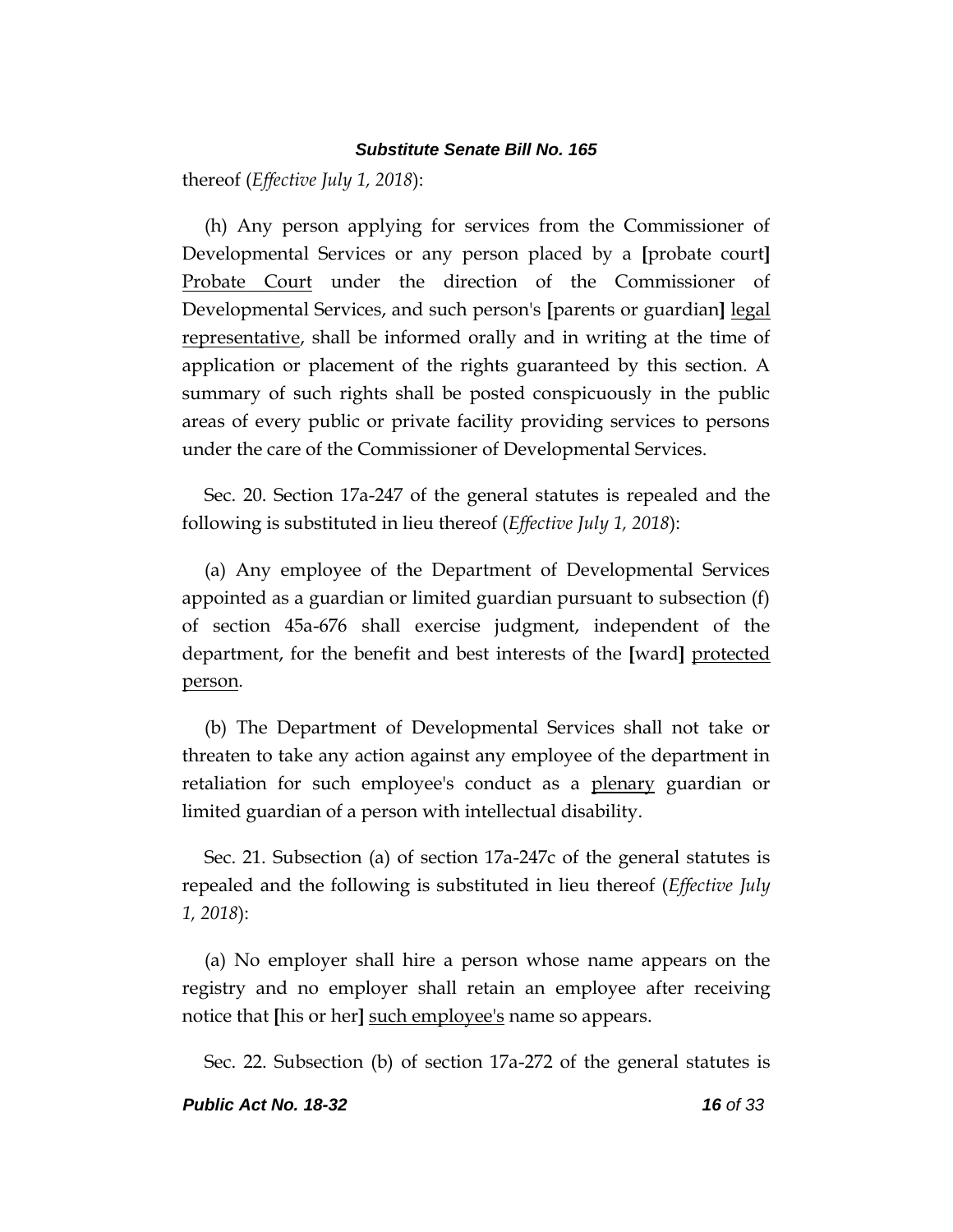repealed and the following is substituted in lieu thereof (*Effective July 1, 2018*):

(b) Each director may with the approval of the Commissioner of Developmental Services appoint four assistant directors for the efficient conduct of the business of each training school or state developmental services region. Each director shall designate an assistant director who shall in the event of the director's absence, **[**or**]** disqualification **[**of the director or on his**]** or death, exercise the powers and duties of the director until **[**he**]** the director resumes his or her duties or the vacancy is filled. **[**Assistant directors shall be removable by the**]** The director may remove an assistant director.

Sec. 23. Subsections (a) and (b) of section 17a-273 of the general statutes are repealed and the following is substituted in lieu thereof (*Effective July 1, 2018*):

(a) The Commissioner of Developmental Services shall appoint at least one advisory and planning council for each state developmental services region operated by the Department of Developmental Services, which council shall have the responsibility of consulting with and advising the director of the region on the needs of persons with intellectual disability in the region, the annual plan and budget of the region and other matters deemed appropriate by the council. The Commissioner of Developmental Services shall, at least annually, provide to any individual who receives annual funding or receives services from the department, or such individual's legal **[**guardian or**]** representative, information about the regional advisory and planning council's statutory responsibilities and the process to access information concerning such council's meetings.

(b) Each such council shall consist of at least ten members appointed from the state developmental services region. No employee of any state agency engaged in the care or training of individuals with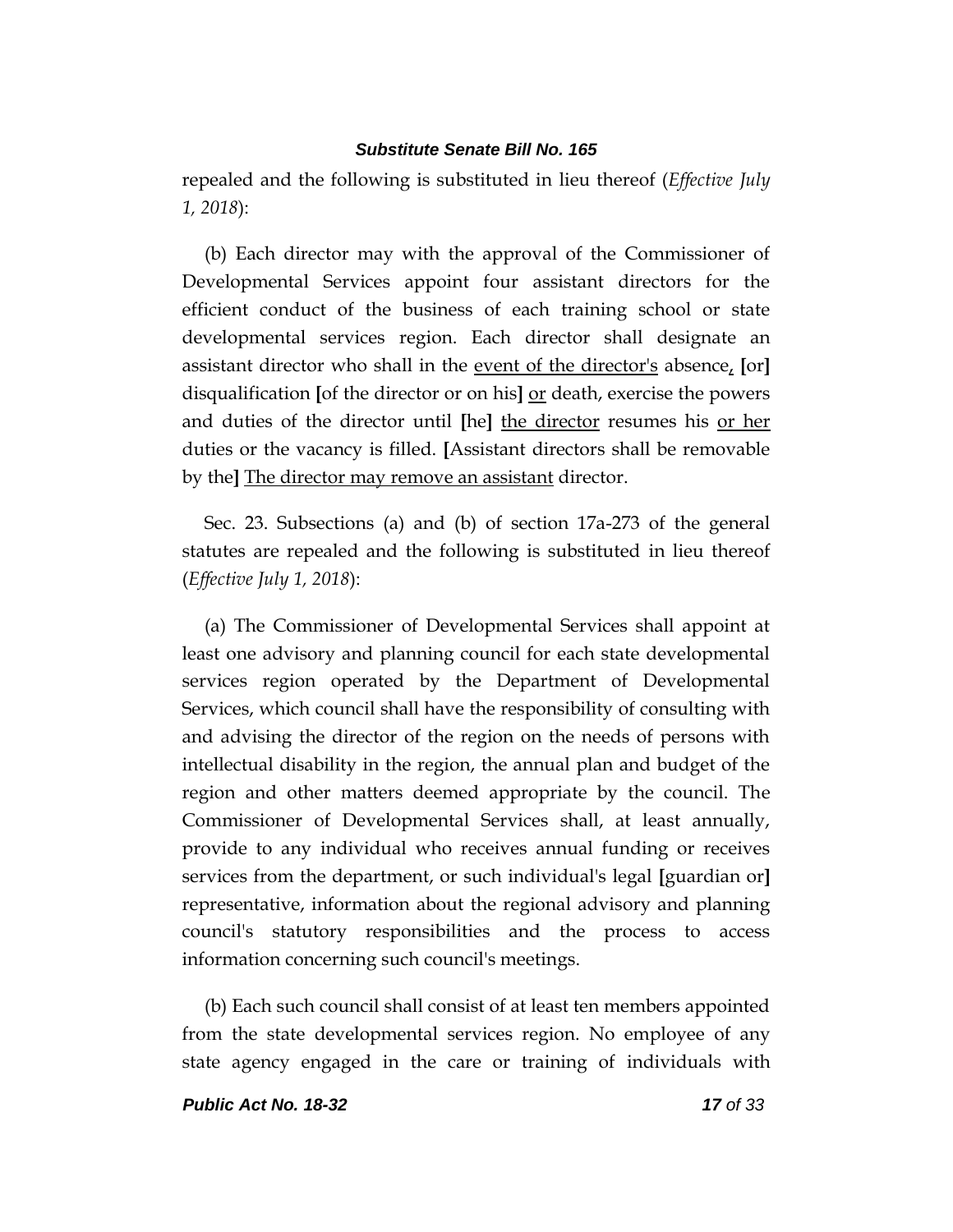intellectual disability shall be eligible for appointment. At least one member shall be designated by a local chapter of the Arc of Connecticut in the region. At least one member shall be an individual who is eligible for and receives services from the Department of Developmental Services. At least two members shall be **[**parents of individuals**]** a relative of an individual with intellectual disability. Members shall be appointed for terms of three years. No member may serve more than two consecutive terms, except a member may continue to serve until a successor is appointed. Each council shall appoint annually, from among its members, a chairperson, vicechairperson and secretary. The council may make rules for the conduct of its affairs. The director of the region shall be an ex-officio member of the council without vote and shall attend its meetings.

Sec. 24. Subsection (a) of section 17a-274 of the 2018 supplement to the general statutes is repealed and the following is substituted in lieu thereof (*Effective July 1, 2018*):

(a) Any Probate Court shall have the power to place any person residing in its district whom it finds to be a person with intellectual disability with the Department of Developmental Services for placement in any appropriate setting which meets the person's habilitative needs in the least restrictive environment available or which can be created within existing resources of the department, in accordance with the provisions of this section and section 17a-276. No person shall be so placed unless the court has found the person has intellectual disability and (1) is unable to provide for himself or herself at least one of the following: Education, habilitation, care for personal health and mental health needs, meals, clothing, safe shelter or protection from harm; (2) has no family or legal representative or other person to care for him or her, or **[**his or her**]** such person's family or legal representative or other person can no longer provide adequate care for him or her; (3) is unable to obtain adequate, appropriate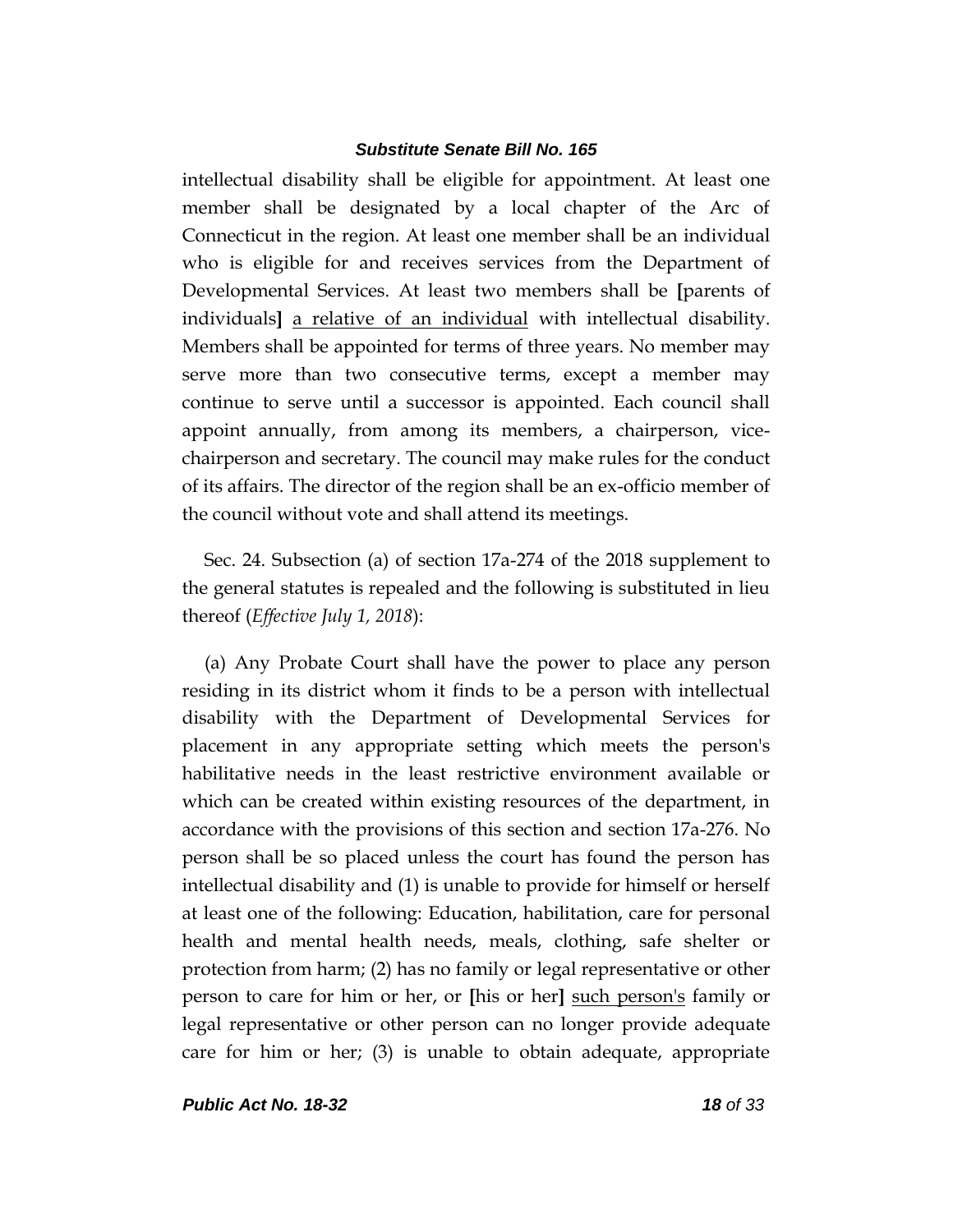services which would enable **[**him or her**]** such person to receive care, treatment and education or habilitation without placement by a Probate Court; and (4) is not willing to be placed under the custody and control of the Department of Developmental Services or its agents or voluntary admission has been sought by the legal representative of such person and such voluntary admission has been opposed by the protected person or **[**his or her**]** the protected person's next of kin.

Sec. 25. Subsection (d) of section 17a-274 of the 2018 supplement to the general statutes is repealed and the following is substituted in lieu thereof (*Effective July 1, 2018*):

(d) Notice to the respondent and Commissioner of Developmental Services shall include: The names of all persons filing the petition, the allegations made in the petition, the time, date and place of the hearing, and the name, address and telephone number of the attorney who will represent the respondent. The notice shall state the right of the respondent to be present at the hearing, to present evidence, to cross-examine witnesses who testify at the hearing, and to an independent diagnostic and evaluative examination by a licensed psychologist of **[**his or her**]** the respondent's own choice, who may testify on **[**his or her**]** the respondent's behalf. If the court finds the respondent is indigent, the notice shall further state the respondent may be represented by counsel of **[**his or her**]** the respondent's own choosing, and, if the court finds the respondent is indigent, that counsel shall be provided without cost. The reasonable compensation for counsel provided to indigent respondents shall be established by, and paid from funds appropriated to, the Judicial Department, however, if funds have not been included in the budget of the Judicial Department for such purposes, such compensation shall be established by the Probate Court Administrator and paid from the Probate Court Administration Fund.

*Public Act No. 18-32 19 of 33* Sec. 26. Subsection (k) of section 17a-274 of the 2018 supplement to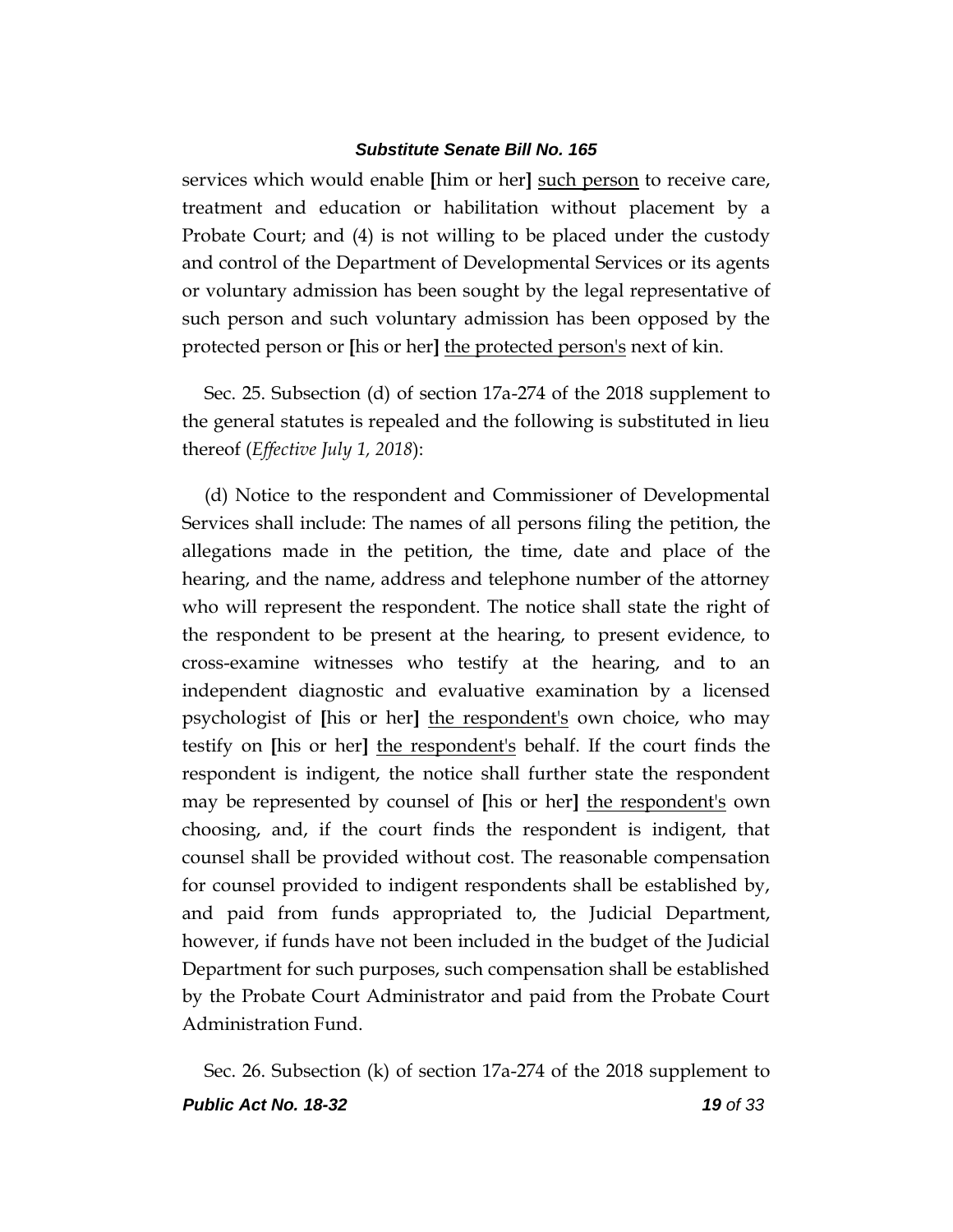the general statutes is repealed and the following is substituted in lieu thereof (*Effective July 1, 2018*):

(k) Any person or agency having reasonable cause to believe that a person has intellectual disability and is in need of immediate care and treatment for **[**his or her**]** such person's safety and welfare, which care and treatment is not being provided by **[**his or her**]** such person's family, legal representative or other person responsible for **[**his or her**]** such person's care, shall make a written report to the Commissioner of Developmental Services. The report shall contain the name and address of the person believed to have intellectual disability and be in need of immediate care and treatment, and **[**his or her**]** such person's family, legal representative or other person responsible for **[**his or her**]** such person's care, and all evidence forming the basis for such belief and shall be signed and dated by the person making such report. The Commissioner of Developmental Services shall promptly determine whether there is reasonable cause to believe that the person named in the report has intellectual disability and is in need of immediate care and treatment, which care and treatment is not being provided by **[**his or her**]** such person's family, legal representative or other person responsible for **[**his or her**]** such person's care and if the commissioner so determines, shall assume the care and custody of such person. The commissioner or **[**his**]** the commissioner's designee shall, within twenty-four hours, excluding Saturdays, Sundays and legal holidays, after assuming the care and custody of such person, file a petition pursuant to subsection (b) of this section in the Probate Court for the district in which such person resided prior to emergency placement. The Probate Court in which such application is filed shall assign a time and place for a hearing pursuant to subsection (c) of this section.

Sec. 27. Section 17a-277 of the general statutes is repealed and the following is substituted in lieu thereof (*Effective July 1, 2018*):

*Public Act No. 18-32 20 of 33* **[**The**]** A regional or training school director **[**of any state training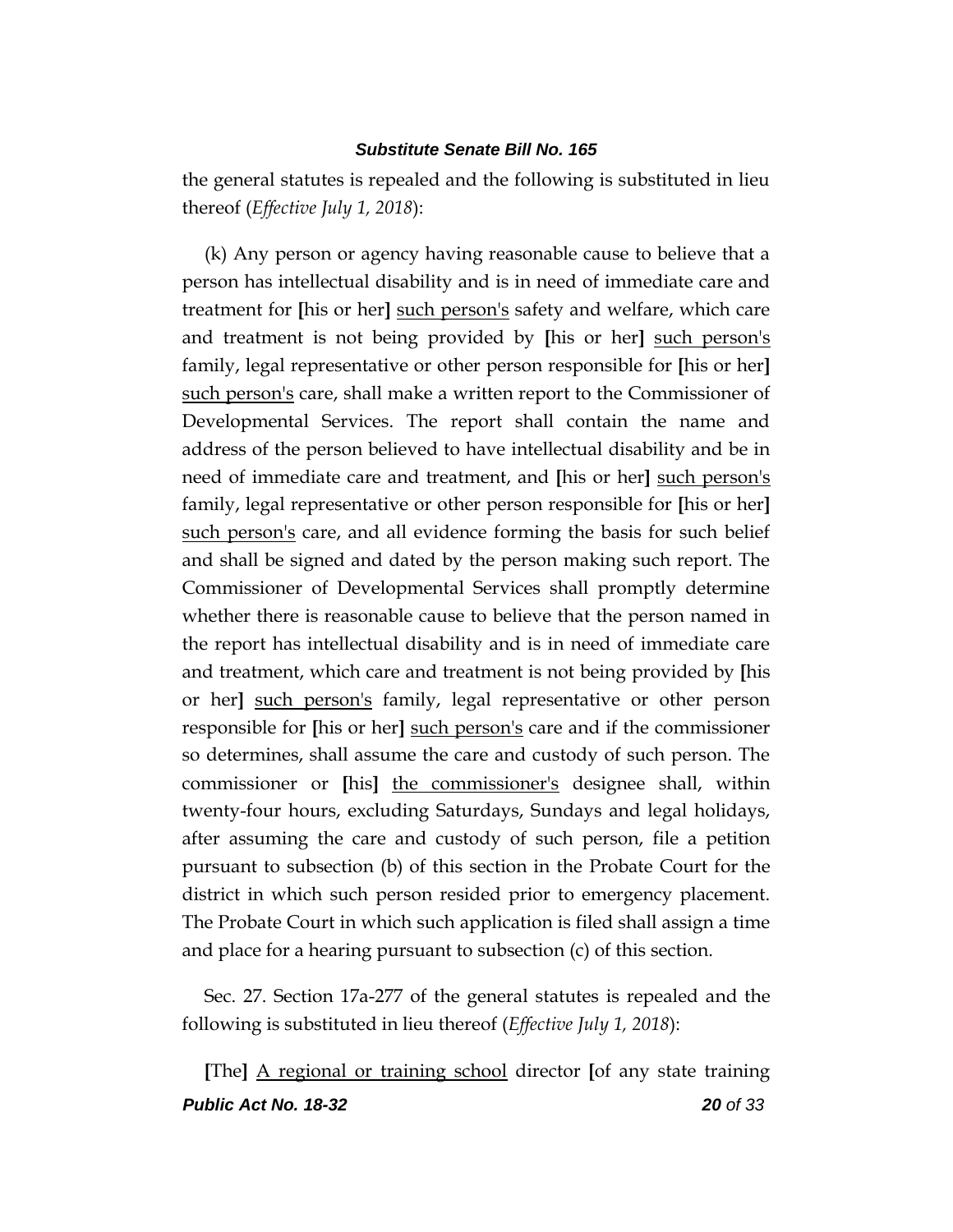school, regional facility or other facility for the care and training of persons with intellectual disability**]** may place any resident with intellectual disability committed or admitted to such training school, regional facility or other residential facility provided for the care and training of persons with intellectual disability, under the provisions of sections 17a-210 to 17a-247, inclusive, as amended by this act, and 17a-273, as amended by this act, in a community companion home, community living arrangement, **[**private boarding home,**]** group home, other residential facility or residential program to be cared for in accordance with the following conditions:

(1) Such resident shall, despite such transfer, remain subject to the control of the regional or training school director **[**of such training school, regional facility or other facility provided for the care and training of persons with intellectual disability**]** and the director may, at any time, order and provide for the return of any such resident to such training school, regional facility or other residential facility provided for the care and training of persons with intellectual disability; **[**, subject to any limitations of the term of commitment contained in the order of commitment under which such resident was committed;**]**

(2) When the transfer of any such resident has been authorized or when, having been transferred to a community companion home, community living arrangement, **[**private boarding home,**]** group home, other residential facility or residential program for persons with intellectual disability, such resident has **[**been**]** returned to the training school, regional facility or other residential facility, the regional or training school director **[**of such training school, regional facility or other facility**]** shall forthwith so notify the Commissioner of Developmental Services;

(3) Such community companion home, community living arrangement, **[**private boarding home,**]** group home, other residential facility or residential program shall be licensed by the Department of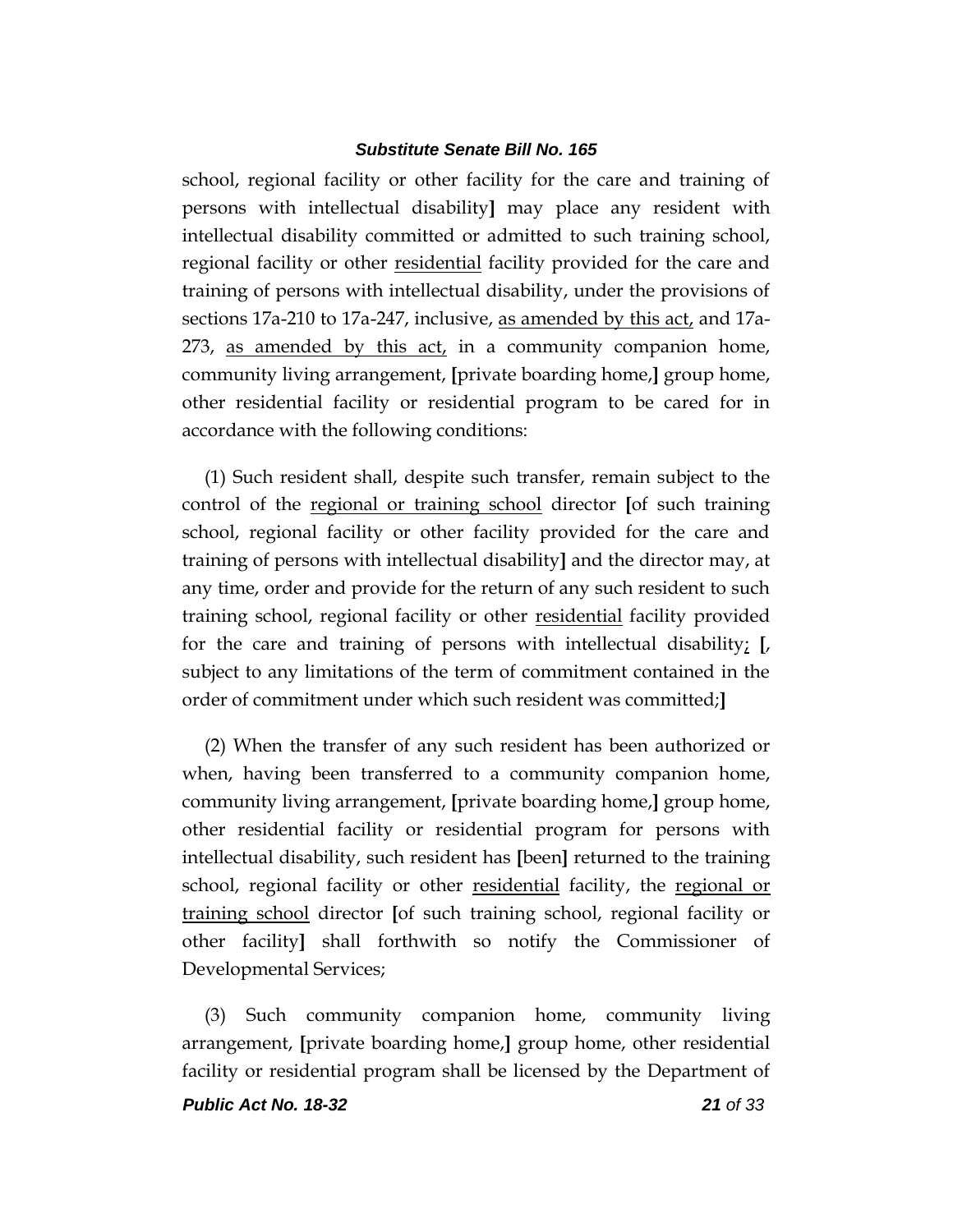Developmental Services, the Department of Children and Families or the Department of Public Health under such regulations as the departments adopt, in accordance with chapter 54; and

(4) The Commissioner of Developmental Services shall, upon request, be given access to the complete record of any resident placed in a community companion home, community living arrangement, **[**private boarding home,**]** group home, other residential facility or residential program pursuant to this section.

Sec. 28. Section 17a-281 of the general statutes is repealed and the following is substituted in lieu thereof (*Effective July 1, 2018*):

Any person who is a resident of Connecticut at the time an application is made by **[**such resident**]** or on behalf of such resident under the provisions of this section, and who is, or appears to be, or believes **[**himself or herself**]** such resident to be a person with intellectual disability, may apply, in writing, to the Commissioner of Developmental Services, on a form prescribed by the commissioner, for admission to any facility for persons with intellectual disability. Such application shall be accompanied by a medical history of the applicant, including any medical or physical condition requiring special attention, treatment or precautions, a written psychological report provided by a psychologist either licensed under the provisions of chapter 383 or employed by the Department of Developmental Services, who has personally examined the applicant prior to the filing of application for residential placement or a copy of the determination of eligibility made in accordance with section  $17a-212$ , as amended by this act, and the regulations adopted thereunder. The written psychological report shall include (1) a statement that the psychologist has personally examined the applicant not more than ninety days prior to the date of filing of the application, (2) the results of a psychometric assessment conducted not more than one year prior to the date of filing of the application, and (3) an evaluation of the applicant's current

*Public Act No. 18-32 22 of 33*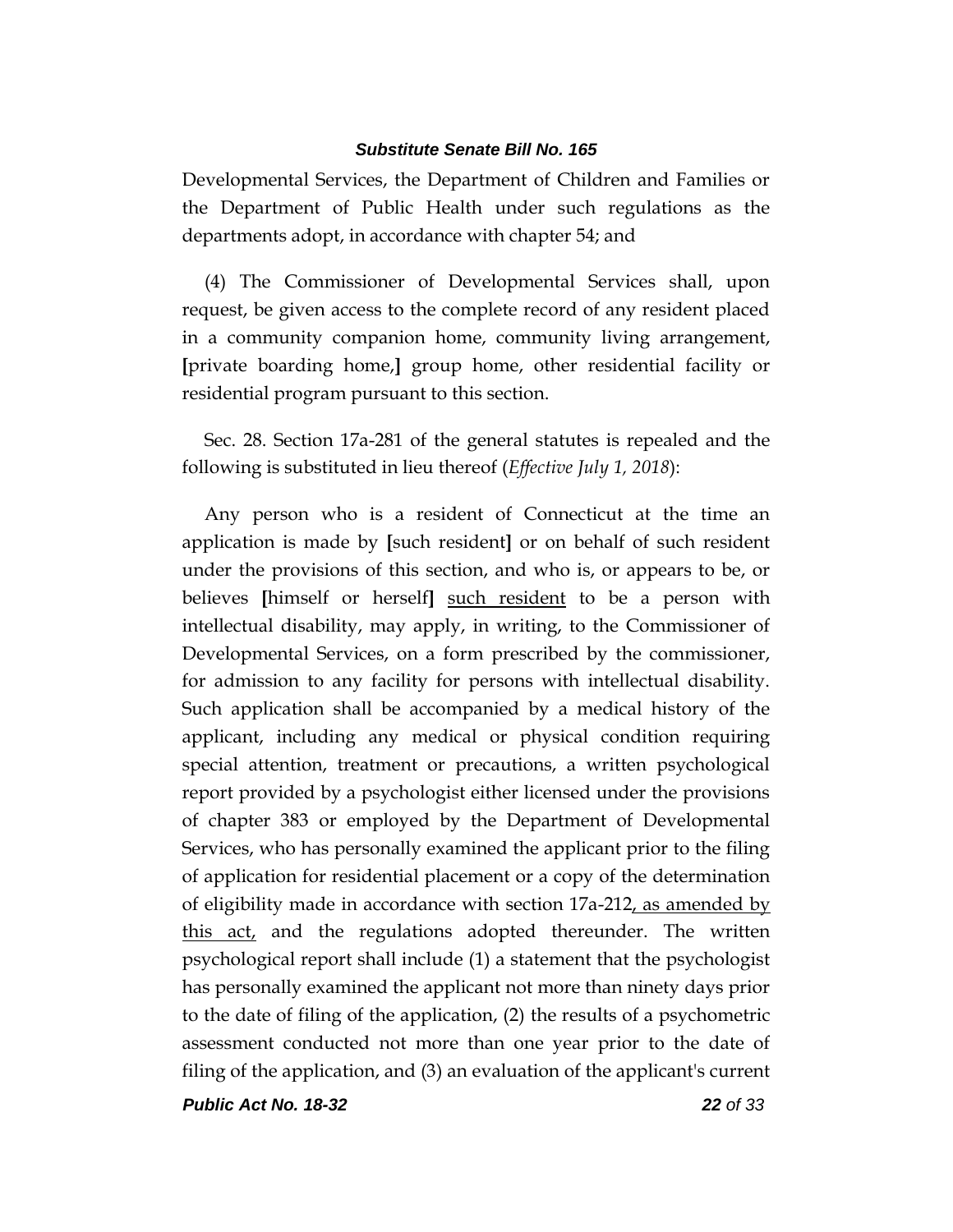level of adaptive functioning, including self-care, mental health, social, academic and vocational needs. In the event of an emergency, admission to a residential facility may be made and the required medical history and psychologist's report may be submitted not later than thirty days after the date of such admission. The application for such person, if such person is a minor, may be made by a parent, **[**guardian of the person**]** legal representative of, or person having custody of, such minor. If such person is an adult who has had a plenary or limited guardian appointed pursuant to sections 45a-669 to 45a-683, inclusive, such person's guardian may apply for admission and the commissioner may admit such person, provided the commissioner is satisfied that there is no conflict concerning the admission between the guardian and **[**his or her ward**]** the protected person or the **[**ward's**]** protected person's next of kin. If such conflict exists, the applicant may only be admitted under the provisions of section 17a-274, as amended by this act. The commissioner may approve any such application for admission if the person on whose behalf application is made is suitable for admission and if space is available and may terminate such admission at any time when the commissioner feels such person will not profit from continued placement. The provisions of this section shall not apply to persons who apply to the commissioner for respite care services for a period not to exceed thirty days.

Sec. 29. Section 17a-282 of the general statutes is repealed and the following is substituted in lieu thereof (*Effective July 1, 2018*):

No person admitted to a facility for persons with intellectual disability under the provisions of section 17a-281, as amended by this act, shall be detained in such facility for more than seven days after such person or such person's legal representative has given notice in writing **[**, or, if such person is a minor or an adult for whom a guardian or an involuntary conservator has been appointed, after such notice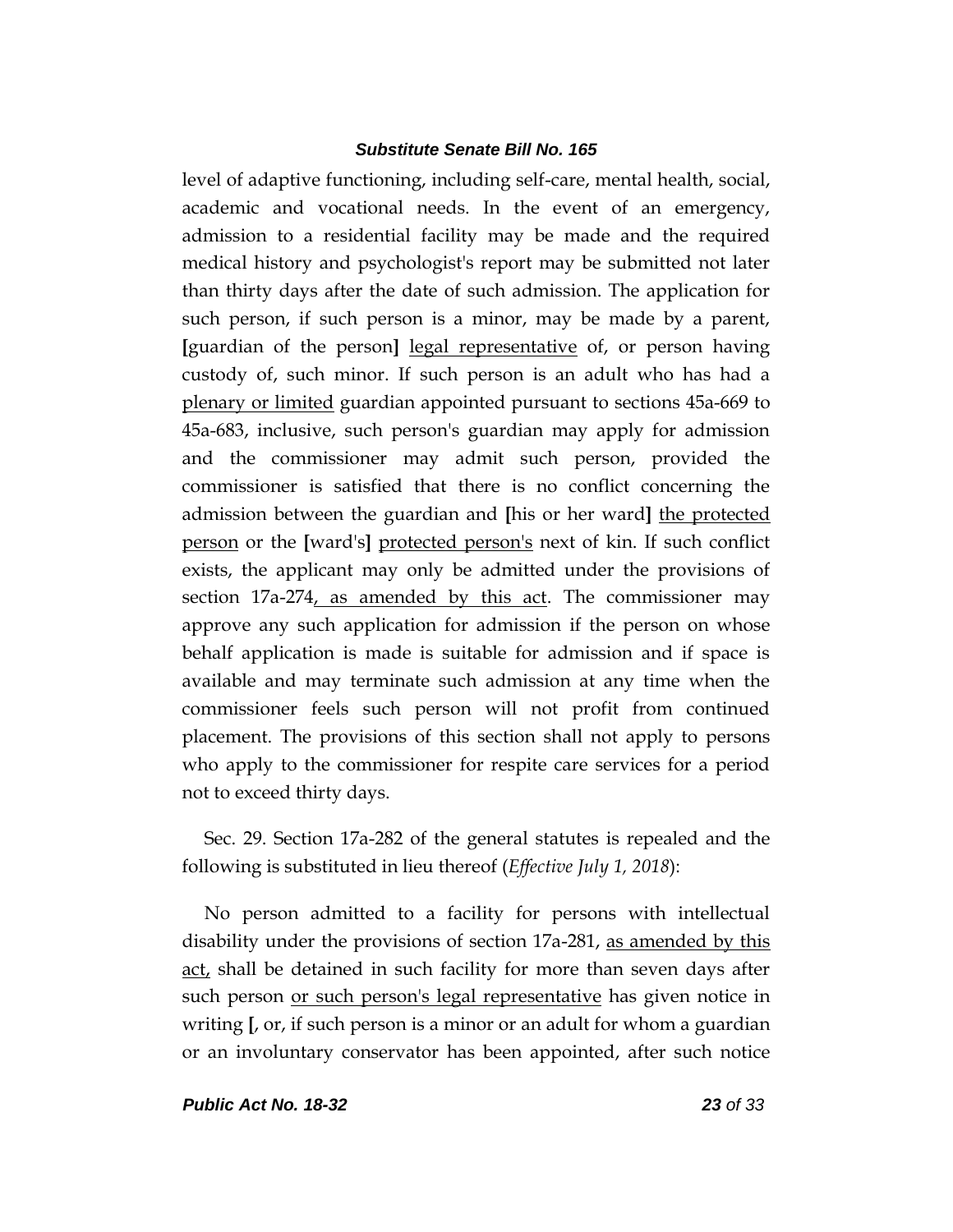has been given on his or her behalf by his or her parent, guardian, conservator or person having custody,**]** to the Commissioner of Developmental Services, of **[**his or her**]** such person's intention or desire to leave such facility. If the commissioner is of the opinion that such person is in need of further treatment or observation, the commissioner may make and file, in the **[**probate court**]** Probate Court for the district within which such person resides, <u>an</u> application for the involuntary placement of such person to such facility and the **[**probate court**]** Probate Court shall proceed thereon in the same manner as is provided in section 17a-274, as amended by this act.

Sec. 30. Subdivisions (1) to (3), inclusive, of section 46a-11a of the 2018 supplement to the general statutes are repealed and the following is substituted in lieu thereof (*Effective July 1, 2018*):

For the purposes of sections 46a-11a to 46a-11g, inclusive, as amended by this act:

(1) "Abuse" means the wilful infliction of physical pain or injury or the wilful deprivation by a **[**caretaker**]** caregiver of services which are necessary to the person's health or safety;

(2) "Neglect" means a situation where a person with intellectual disability either is living alone and is not able to **[**provide for himself or herself**]** obtain the services which are necessary to maintain **[**his or her**]** such person's physical and mental health or is not receiving such necessary services from the **[**caretaker**]** caregiver;

(3) **[**"Caretaker"**]** "Caregiver" means a person who has the responsibility for the care of a person with intellectual disability as a result of a family relationship or who has assumed the responsibility for the care of the person with intellectual disability voluntarily, by contract or by order of a court of competent jurisdiction. The legal representative of a person with intellectual disability need not be such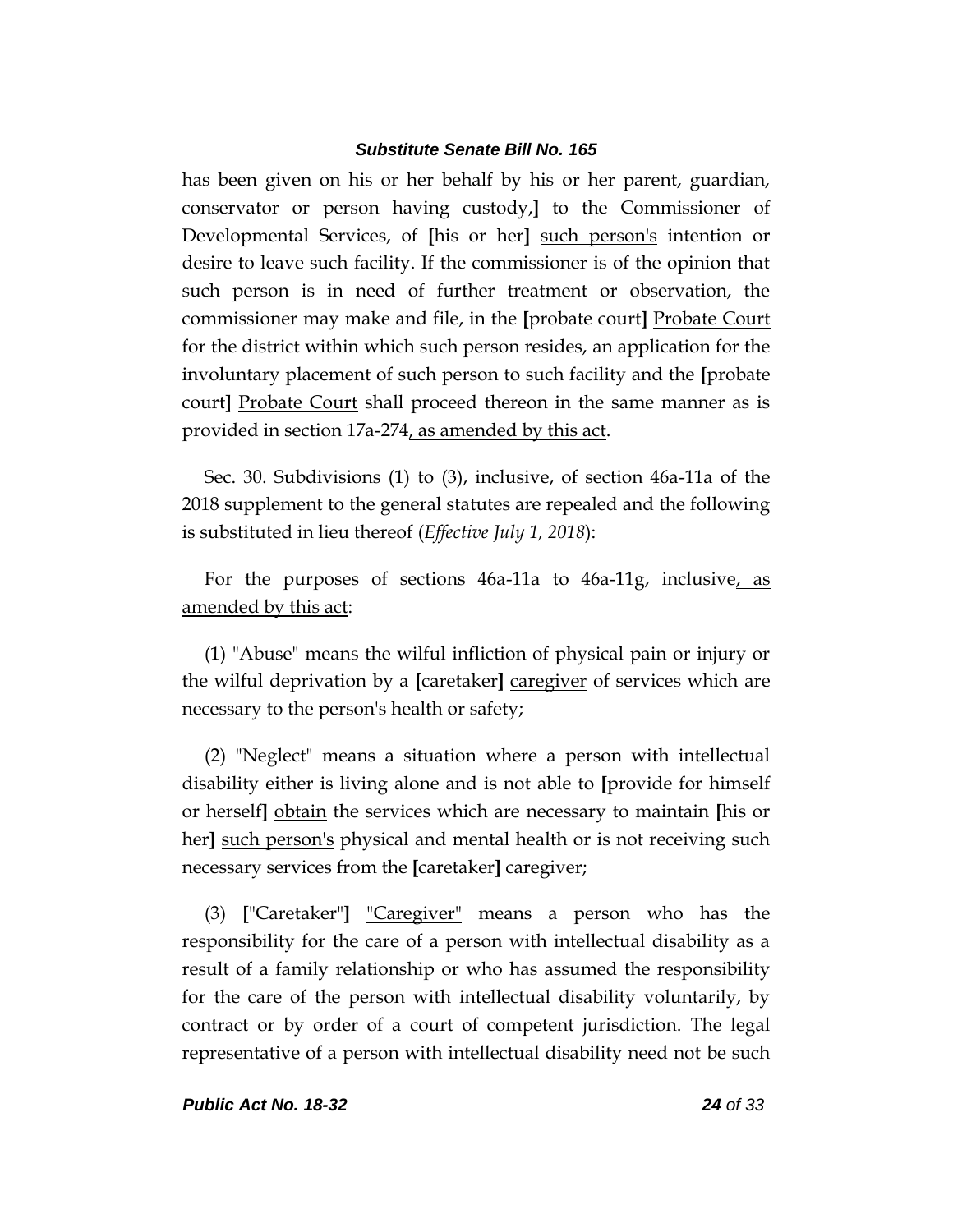person's **[**caretaker**]** caregiver;

Sec. 31. Subsection (e) of section 46a-11b of the 2018 supplement to the general statutes is repealed and the following is substituted in lieu thereof (*Effective July 1, 2018*):

(e) Any person who makes any report pursuant to sections 46a-11a to 46a-11g, inclusive, as amended by this act, or who testifies in any administrative or judicial proceeding arising from such report shall be immune from any civil or criminal liability on account of such report or testimony, except for liability for perjury, unless such person acted in bad faith or with malicious purpose. Any person who obstructs, hinders or endangers any person reporting or investigating abuse or neglect or providing protective services or who makes a report in bad faith or with malicious purpose and who is not subject to any other penalty shall be fined not more than five hundred dollars. No resident or employee of a facility, as defined in section 46a-11a, as amended by this act, shall be subject to reprisal or discharge because of **[**his**]** such resident's or employee's actions in reporting pursuant to sections 46a-11a to 46a-11g, inclusive, as amended by this act.

Sec. 32. Subsection (a) of section 46a-11c of the 2018 supplement to the general statutes is repealed and the following is substituted in lieu thereof (*Effective July 1, 2018*):

(a) The commissioner, upon receiving a report that a person with intellectual disability allegedly is being or has been abused or neglected, shall make an initial determination whether such person has intellectual disability, shall determine if the report warrants investigation and shall cause, in cases that so warrant, a prompt, thorough evaluation to be made to determine whether the person has intellectual disability and has been abused or neglected. For the purposes of sections 46a-11a to 46a-11g, inclusive, as amended by this act, the determination of intellectual disability may be made by means

*Public Act No. 18-32 25 of 33*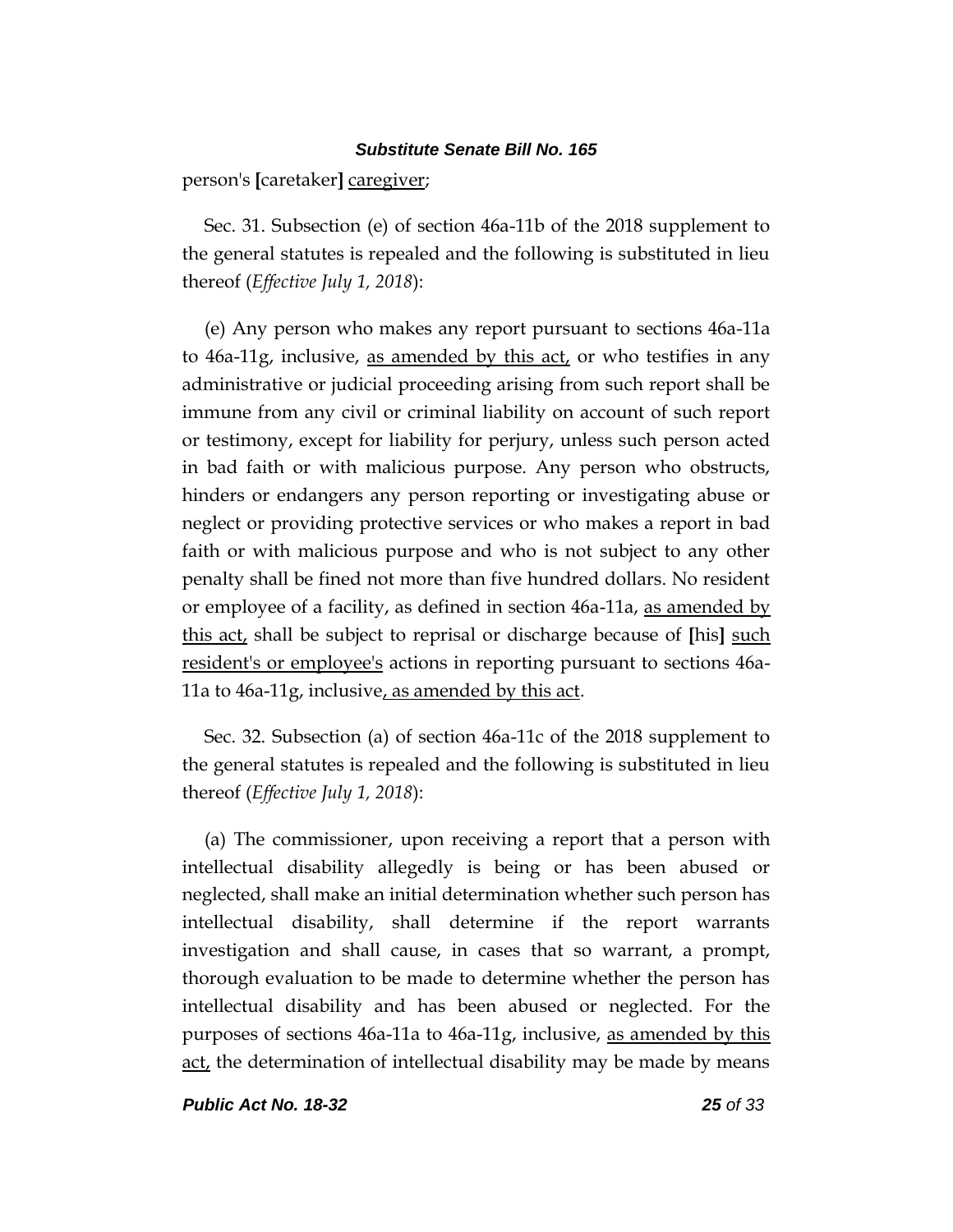of a review of records and shall not require the commissioner to conduct a full psychological examination of the person. Any delay in making such determination of intellectual disability shall not delay the investigation of abuse or neglect or recommendation of provision of protective services. The evaluation shall include a visit to the named person with intellectual disability and consultation with those individuals having knowledge of the facts of the particular case. All state, local and private agencies shall have a duty to cooperate with any investigation conducted by the Department of Developmental Services under this section, including the release of complete records of the named person for review, inspection and copying, except where the person with intellectual disability refuses to permit **[**his or her record**]** such records to be released. The commissioner shall have subpoena powers to compel any information related to such investigation. All records of the named person shall be kept confidential by said department. Upon completion of the evaluation of each case, written findings shall be prepared which shall include a determination of whether abuse or neglect has occurred and recommendations as to whether protective services are needed. The commissioner, except in cases where the legal representative is the alleged perpetrator of abuse or neglect or is residing with the alleged perpetrator, shall notify the legal representative, if any, of the person with intellectual disability if a report of abuse or neglect is made which the commissioner determines warrants investigation. The commissioner shall provide the legal representative who the commissioner determines is entitled to such information with further information upon request. The person filing the report of abuse or neglect shall be notified of the findings upon such person's request.

Sec. 33. Subsections (a) and (b) of section 46a-11d of the 2018 supplement to the general statutes are repealed and the following is substituted in lieu thereof (*Effective July 1, 2018*):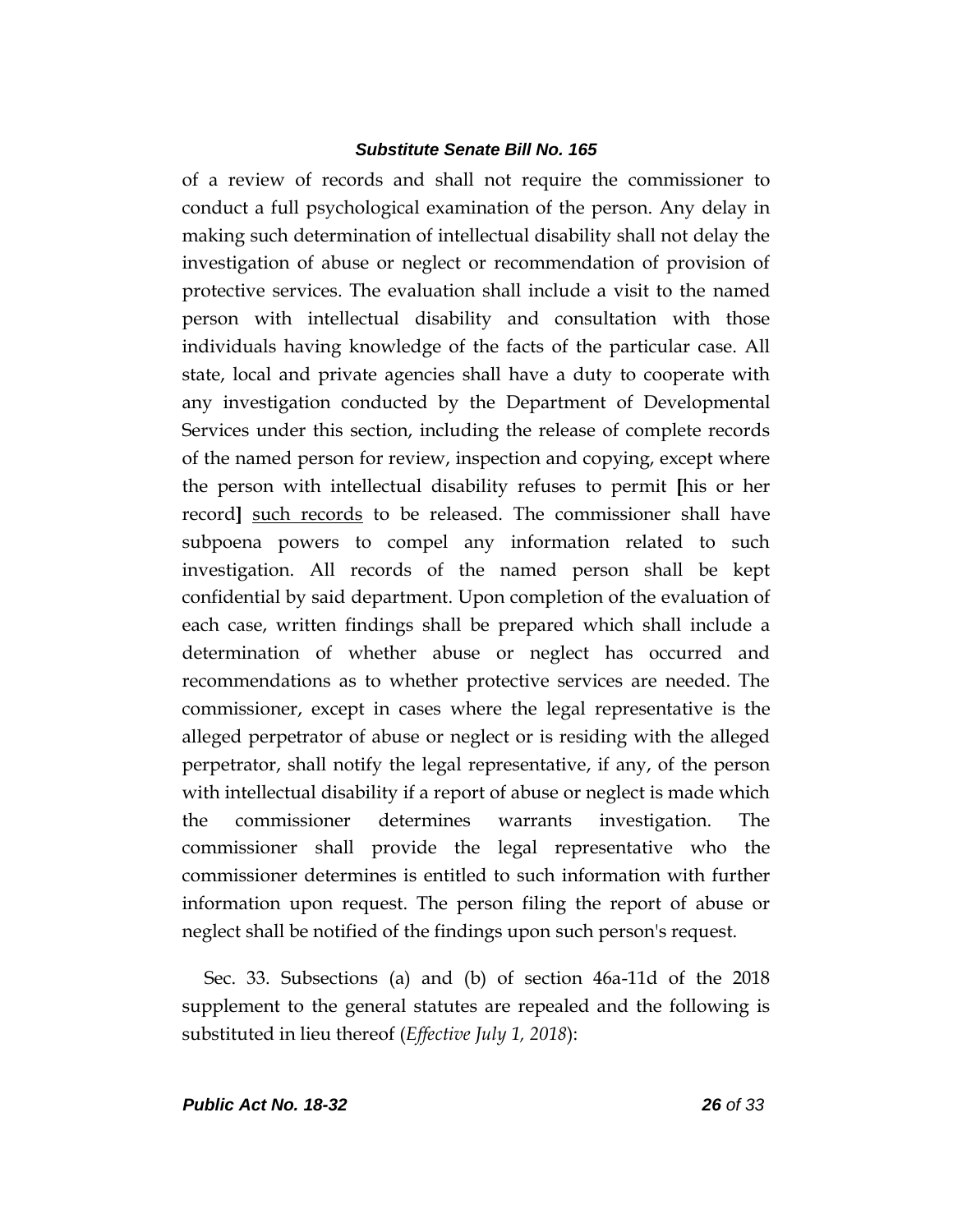(a) If it is determined by an investigation that a person with intellectual disability has been abused or neglected, the commissioner shall develop and implement a plan of protective services. The name of the person making the report of abuse or neglect shall not be disclosed without **[**his or her**]** such person's consent.

(b) If the **[**caretaker**]** caregiver of a person with intellectual disability who has consented to the receipt of protective services refuses to allow the provision of such services to such person, the commissioner may petition the Superior Court for an order enjoining the **[**caretaker**]** caregiver from interfering with the provision of protective services to the person. The petition shall allege specific facts sufficient to show that the person with intellectual disability is in need of protective services and consents to their provision and that the **[**caretaker**]** caregiver refuses to allow the provision of such services. If the court finds that the person is in need of such services and has been prevented by the **[**caretaker**]** caregiver from receiving the same, the court may issue an order enjoining the **[**caretaker**]** caregiver from interfering with the provision of protective services to the person.

Sec. 34. Subsection (a) of section 46a-11e of the 2018 supplement to the general statutes is repealed and the following is substituted in lieu thereof (*Effective July 1, 2018*):

(a) If a person with intellectual disability does not consent to the receipt of protective services, or if such person withdraws **[**his**]** consent to the receipt of such services, such services shall not be provided or continued, except that if the commissioner has reason to believe that such person lacks capacity to consent to or refuse such services, the commissioner may petition the Probate Court for the appointment of a legal representative. If any legal representative, appointed pursuant to the provisions of this section, does not consent to the provision of such services, the commissioner may petition the Probate Court for the removal and replacement of such legal representative.

*Public Act No. 18-32 27 of 33*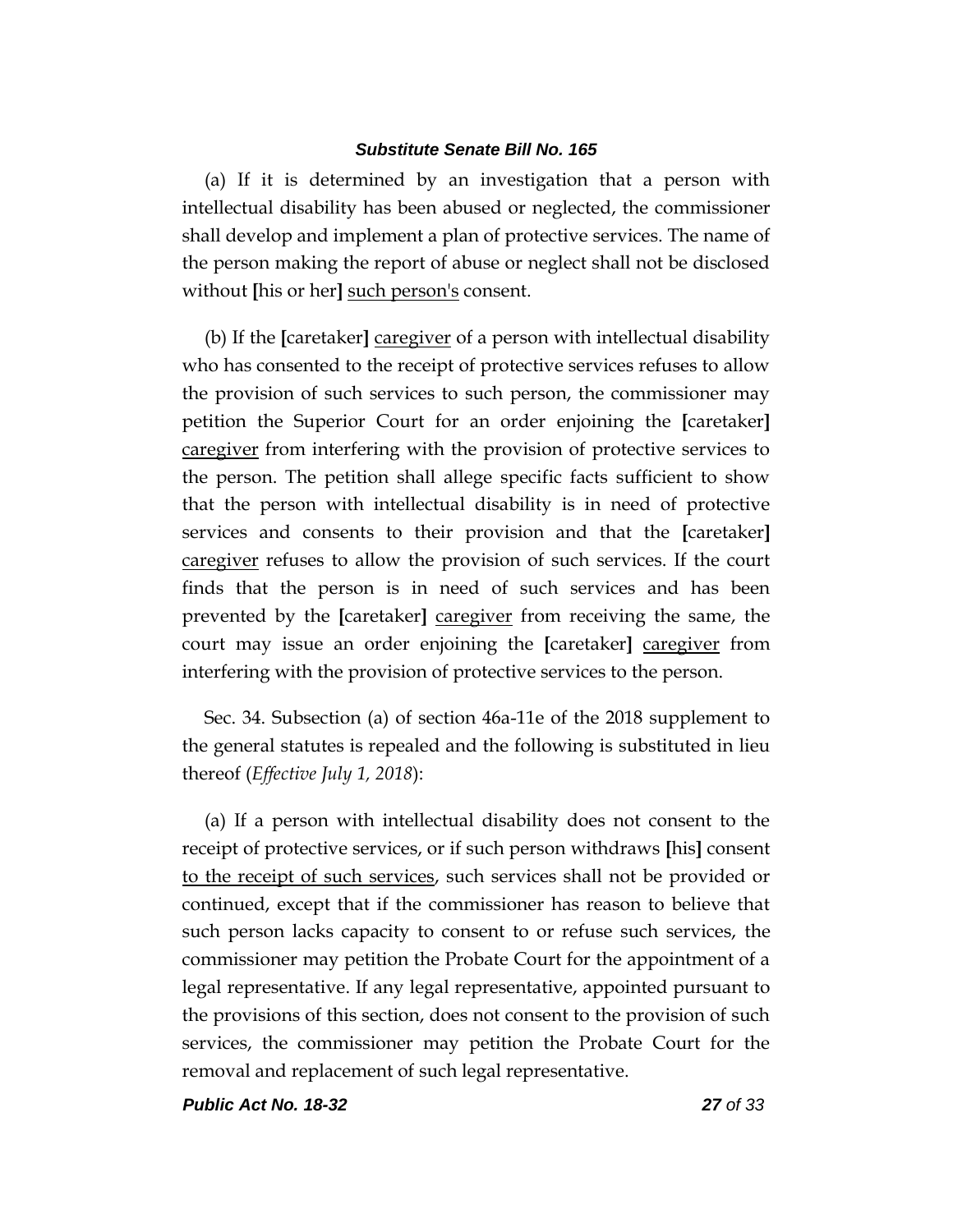Sec. 35. Section 46a-11g of the 2018 supplement to the general statutes is repealed and the following is substituted in lieu thereof (*Effective July 1, 2018*):

If, as a result of any investigation initiated under the provisions of sections 17a-247f and 46a-11a to 46a-11f, inclusive, as amended by this act, a determination is made that a **[**caretaker**]** caregiver or other person has abused a person with intellectual disability or a person receiving services from the Department of Social Services' Division of Autism Spectrum Disorder Services, the commissioner shall refer such information in writing to the appropriate office of the state's attorney, which shall conduct such further investigation as may be deemed necessary and shall determine whether criminal proceedings should be initiated against such **[**caretaker**]** caregiver or other person, in accordance with applicable state law. If any initial investigation by the commissioner discloses evidence of an immediate and serious threat to the health or life of a person with intellectual disability or a person receiving services from the Department of Social Services' Division of Autism Spectrum Disorder Services, said department shall immediately refer the matter to state or local police, as appropriate, who shall immediately investigate the matter. The commissioner shall notify the Commissioner of Social Services, or his or her designee, of any referral of information to the office of the state's attorney or to state or local police concerning an abuse or neglect investigation of a person receiving services from the Department of Social Services' Division of Autism Spectrum Disorder Services.

Sec. 36. Section 46a-13a of the 2018 supplement to the general statutes is repealed and the following is substituted in lieu thereof (*Effective July 1, 2018*):

Each state, local or private agency responsible for the protection of persons with disabilities shall cooperate with any investigation conducted by the Department of Developmental Services and shall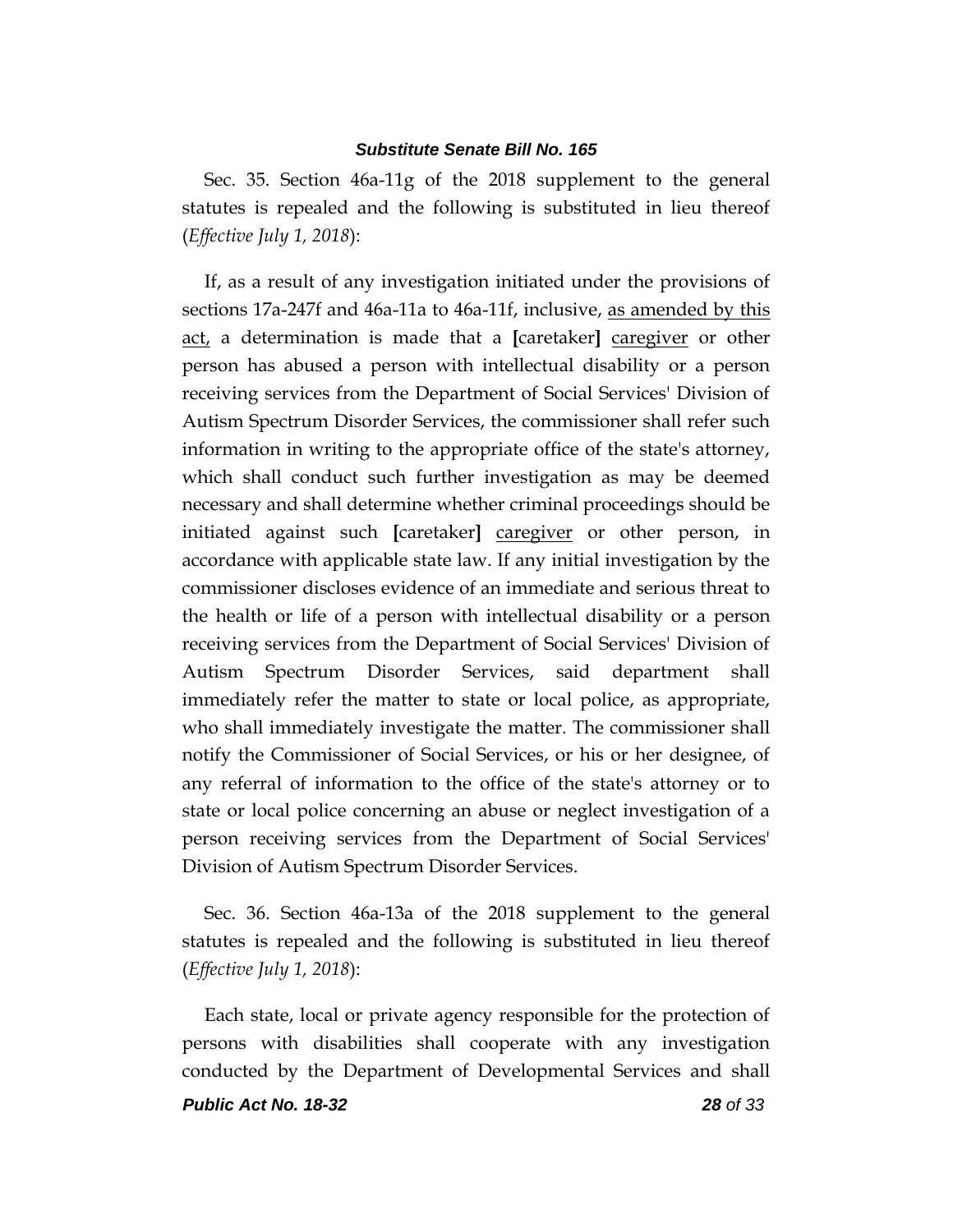release **[**client**]** records of any named person with intellectual disability or who receives services from the Department of Social Services' Division of Autism Spectrum Disorder Services for review and inspection by **[**said department**]** the Department of Developmental Services. No such state, local or private agency shall release the records of a **[**client**]** named person without the express consent of such **[**client**]** named person or as otherwise provided by law.

Sec. 37. Section 45a-674 of the general statutes is repealed and the following is substituted in lieu thereof (*Effective from passage*):

(a) At any hearing for appointment of a plenary guardian or limited guardian, the court shall receive evidence as to the condition of the respondent, including a written report or testimony by a Department of Developmental Services assessment team appointed by the Commissioner of Developmental Services or his or her designee, no member of which is related by blood, marriage or adoption to either the petitioner or the respondent and each member of which has personally observed or examined the respondent within forty-five days next preceding such hearing. The assessment team shall be comprised of at least two representatives from among appropriate disciplines having expertise in the evaluation of persons alleged to have intellectual disability. The assessment team members shall make their report on a form provided for that purpose by the office of the Probate Court Administrator and shall answer questions on such form as fully and completely as possible. The report shall contain specific information regarding the severity of the intellectual disability of the respondent and those specific areas, if any, in which the respondent needs the supervision and protection of a guardian, and shall state upon the form the reasons for such opinions. The petitioner, respondent or the respondent's counsel shall have the right to present evidence and cross-examine witnesses who testify at any hearing on the petition. If the respondent or the respondent's counsel notifies the

*Public Act No. 18-32 29 of 33*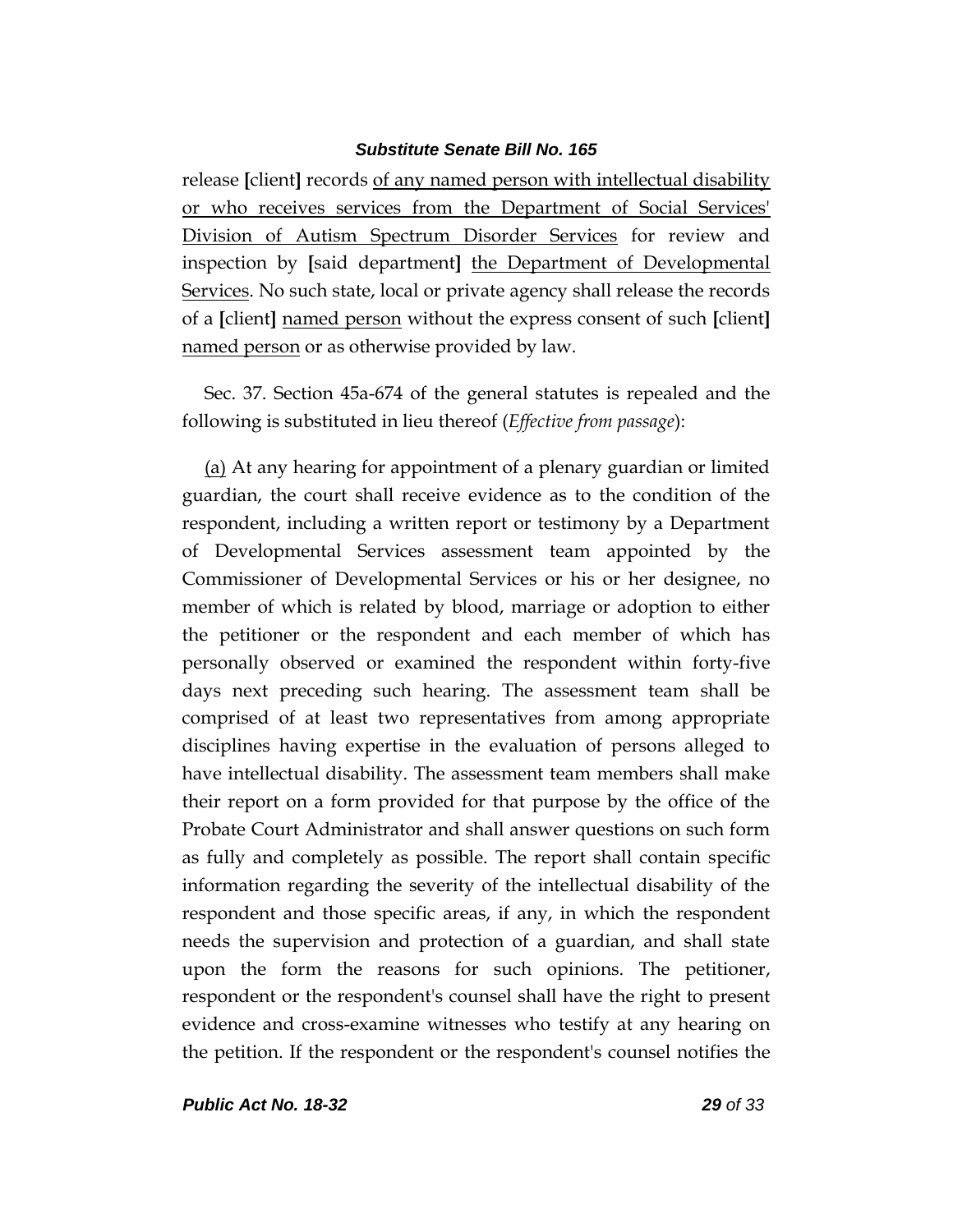court not less than three days before the hearing that he or she wishes to cross-examine the witnesses, the court shall order such witnesses to appear. The fees for such assessment team shall be paid from funds appropriated to the Department of Developmental Services.

(b) The written report or testimony by the assessment team shall not be required for a hearing on the appointment of a plenary guardian or limited guardian if the individual has been determined ineligible for services of the Department of Developmental Services by the commissioner or his or her designee, provided such denial of eligibility is based on the determination that the individual does not have intellectual disability as defined in section 1-1g. A copy of the eligibility determination letter indicating that the basis of ineligibility is the absence of intellectual disability, as defined in section 1-1g, shall be provided to the Probate Court in lieu of a report by the assessment team and no further assessment by the team shall be required.

Sec. 38. Subsections (a) to (c), inclusive, of section 17a-227 of the general statutes are repealed and the following is substituted in lieu thereof (*Effective October 1, 2018*):

(a) No person, firm or corporation shall operate within this state a community living arrangement or community companion home which it owns, leases or rents for the lodging, care or treatment of persons with intellectual disability, Prader-Willi syndrome or autism spectrum disorder unless such person, firm or corporation, upon written application, **[**verified by oath,**]** has obtained a license issued by the Department of Developmental Services. An application for licensure under this section shall be verified by oath, but need not be notarized.

(b) The commissioner shall adopt regulations, in accordance with the provisions of chapter 54, to **[**insure**]** ensure the comfort, safety, adequate medical care and treatment of such persons at the residential facilities described in subsection (a) of this section. Such regulations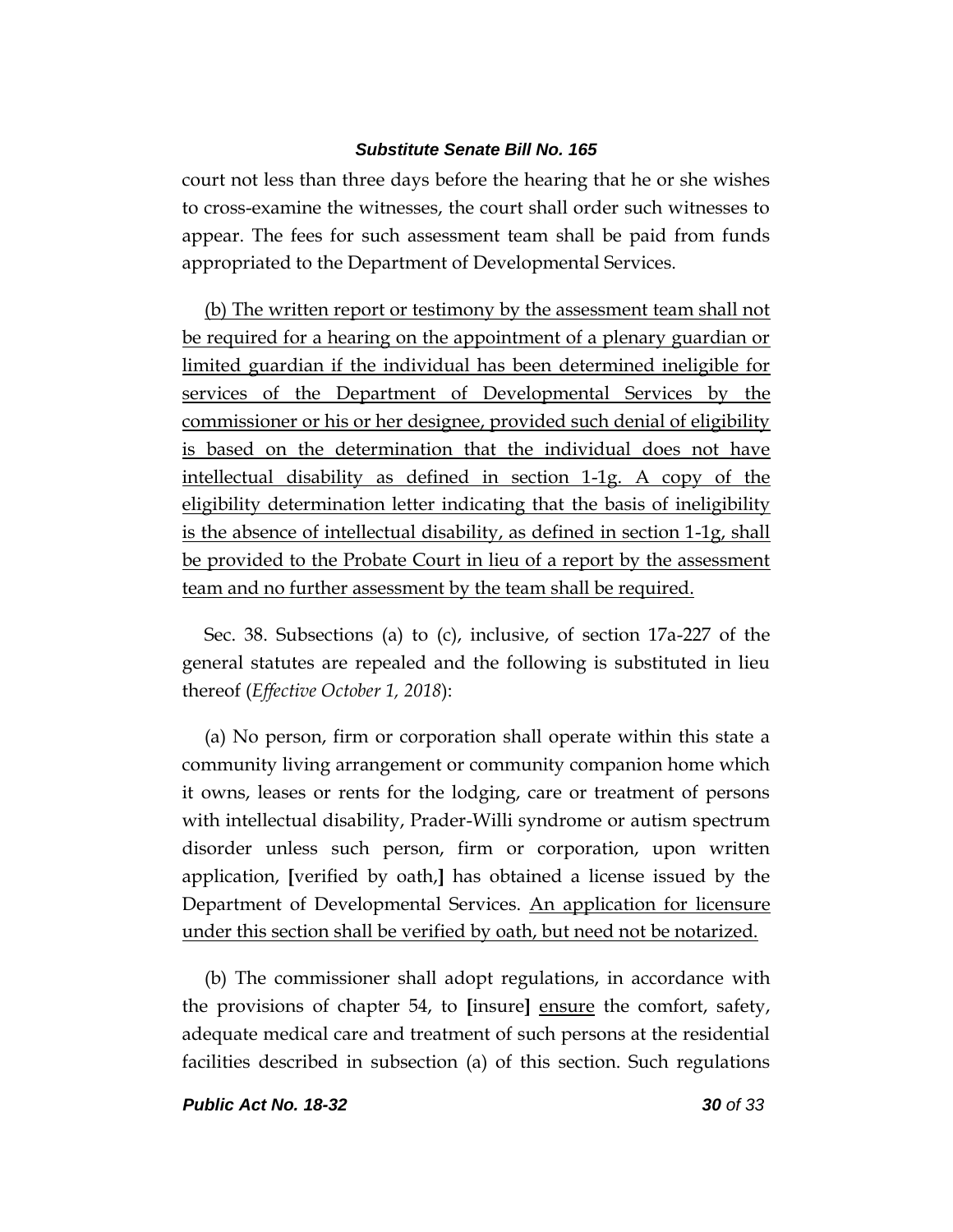shall include requirements that: (1) All residential facility staff be certified in cardiopulmonary resuscitation in a manner and time frame prescribed by the commissioner; (2) records of staffing schedules and actual staff hours worked, by residential facility, be available for inspection by the department upon advance notice; (3) each residential facility develop and implement emergency plans and staff training to address emergencies that may pose a threat to the health and safety of the residents of the facility; (4) department staff verify during quality service reviews and licensing inspections, that (A) staff is adequately trained to respond in an emergency, and (B) a summary of information on each resident is available to emergency medical personnel for use in an emergency; (5) all residential facilities serving persons with Down syndrome fifty years of age or older have at least one staff member trained in Alzheimer's disease and dementia symptoms and care; and (6) **[**not less than one-half of the quality service reviews, licensing inspections or facility visits conducted by the department after initial licensure**]** for community living arrangements, the commissioner shall determine a minimum number of licensure-related visits that are unannounced.

(c) After receiving an application and making such investigation as is deemed necessary and after finding the specified requirements to have been fulfilled, the department shall grant a license to such applicant to operate a facility of the character described in such application, which license shall specify the name of the person to have charge and the location of each facility operated under the license. Any person, firm or corporation aggrieved by any requirement of the regulations or by the refusal to grant any license may request an administrative hearing in accordance with the provisions of chapter 54. If the licensee of any such facility desires to place in charge thereof a person other than the one specified in the license, application shall be made to the Department of Developmental Services, in the same manner as provided for the original application, for permission to

*Public Act No. 18-32 31 of 33*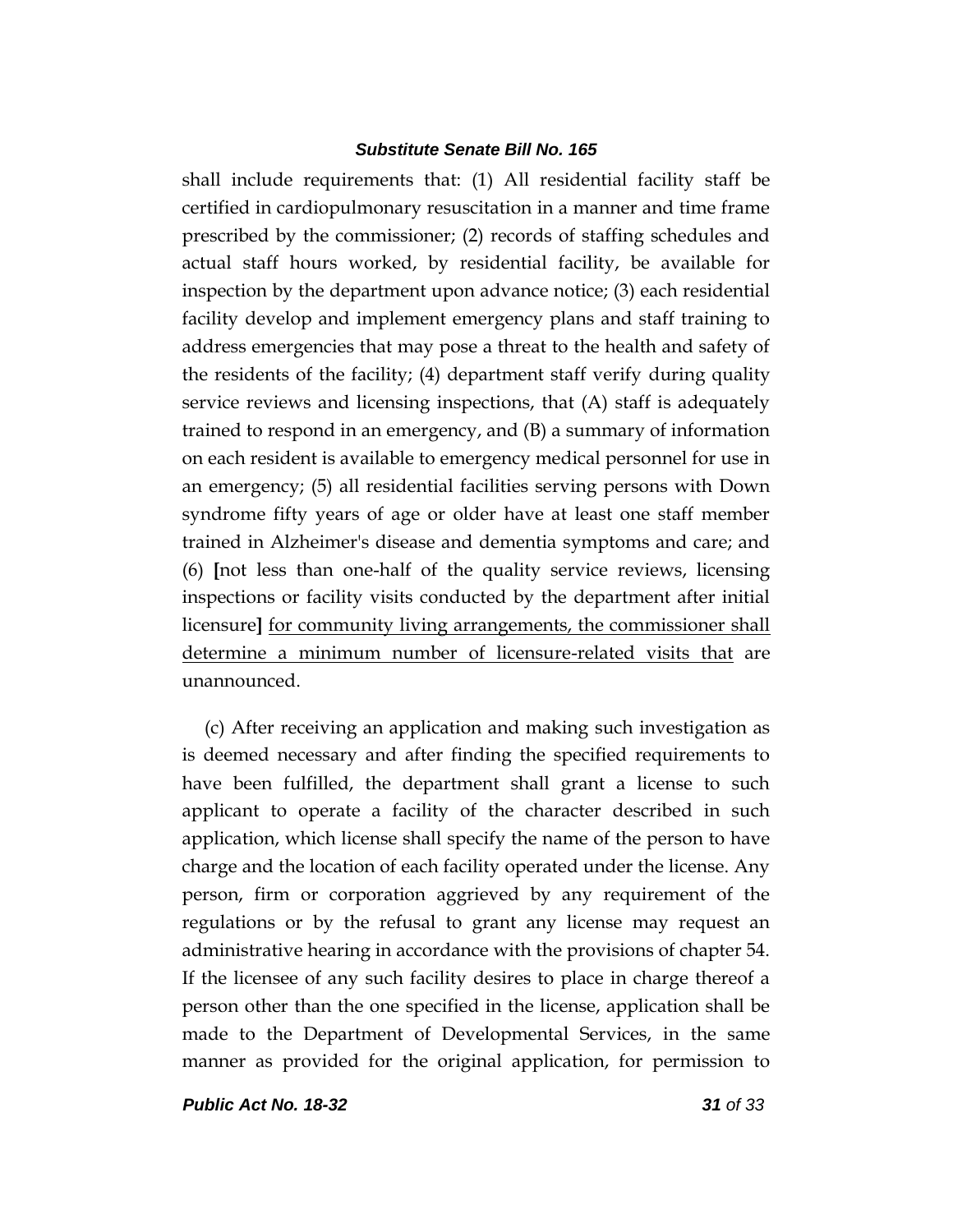make such change. Such application shall be acted upon not later than ten calendar days from the date of the filing of the application. Each such license shall be renewed annually upon such terms as may be established by regulations and may be revoked by the department upon proof that the facility for which such license was issued is being improperly operated, or for the violation of any of the provisions of this section or of the regulations adopted pursuant to this section, provided the licensee shall first be given a reasonable opportunity to be heard in reference to such proposed revocation. Any person, firm or corporation aggrieved by such revocation may request an administrative hearing in accordance with the provisions of chapter 54. Each person, firm or corporation, upon filing an application under the provisions of this section for a license for a community living arrangement, shall pay to the State Treasurer the sum of fifty dollars unless such fee is waived by the commissioner.

Sec. 39. Subsection (g) of section 17a-238 of the 2018 supplement to the general statutes is repealed and the following is substituted in lieu thereof (*Effective October 1, 2018*):

(g) The commissioner's oversight and monitoring of the medical care of persons placed or treated under the direction of the commissioner does not include the authority to make treatment decisions, except in limited circumstances in accordance with statutory procedures. In the exercise of such oversight and monitoring responsibilities, the commissioner shall not impede or seek to impede a properly executed medical order to withhold cardiopulmonary resuscitation. For purposes of this subsection, "properly executed medical order to withhold cardiopulmonary resuscitation" (1) means  $[(1)]$   $(A)$  a written order by the attending physician <u>or advanced</u> practice registered nurse; **[**(2)**]** (B) in consultation and with the consent of the patient or a person authorized by law; **[**(3)**]** (C) when the attending physician or advanced practice registered nurse is of the